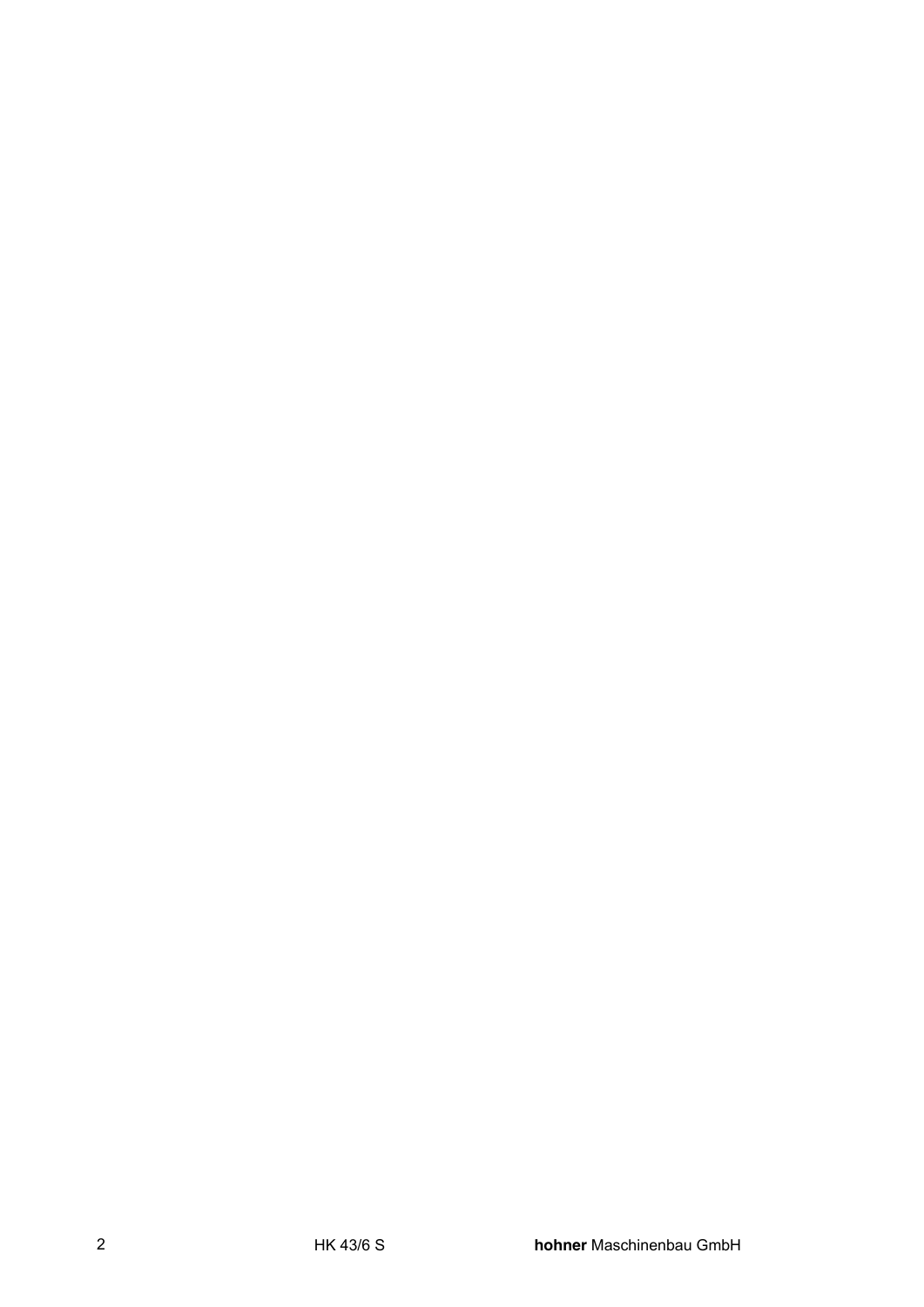## **Customer Entries**

| Stitching head no:    |  |
|-----------------------|--|
| Machine manufacturer: |  |
| Type of manufacturer: |  |

# **Manufacturer' s Address**

| Company name: | <b>hohner</b> Maschinenbau GmbH |
|---------------|---------------------------------|
| Street:       | Gänsäcker 19                    |
| Town:         | D-78532 Tuttlingen              |
| Telephone:    | +49 7462 / 9468-0               |
| Fax:          | +49 7462 / 9468-20              |
| Email:        | info@hohner-gmbh.de             |
| Internet:     | http://www.hohnerstitching.com  |

# **Spare Parts / Customer Service**

Service telephone no: +49 7462 / 9468-23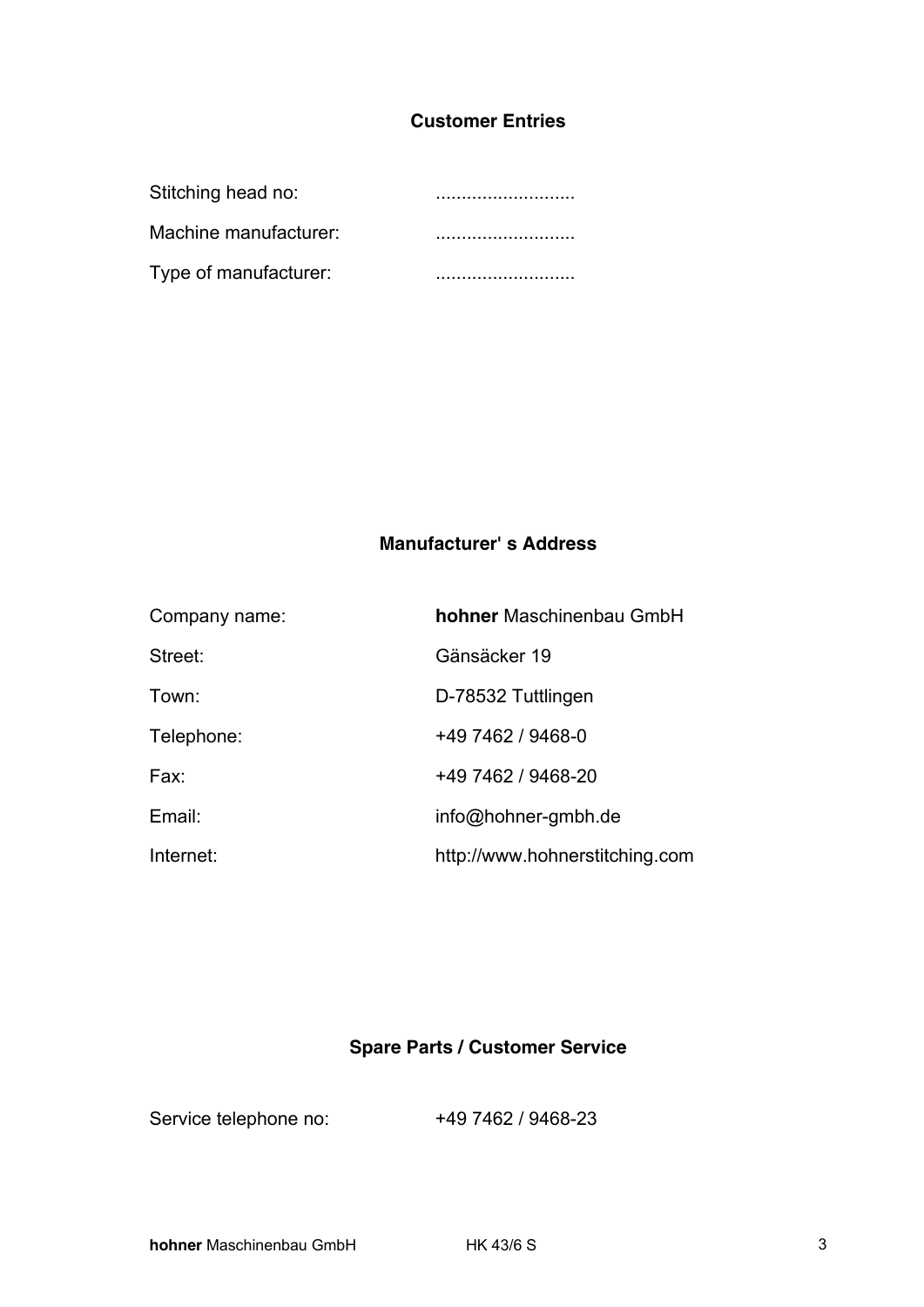# **List of Contents**

|                                                                                             | 6  |
|---------------------------------------------------------------------------------------------|----|
| 1.1<br>1.2<br>1.3<br>1.4<br>1.5<br>1.6<br>1.7<br>1.8<br>1.9<br>1.10<br>1.11<br>1.12<br>1.13 |    |
| 2 DESCRIPTION OF THE STITCHING HEAD                                                         | 10 |
| 2.1<br>2.2<br>2.3<br>2.4<br>$2.5^{\circ}$<br>2.6                                            |    |
| 3 OPERATION                                                                                 | 16 |
|                                                                                             |    |
| 3.1<br>3.1.1.1<br>3.1.1.2<br>3.2<br>3.3<br>3.4<br>3.5<br>3.6                                |    |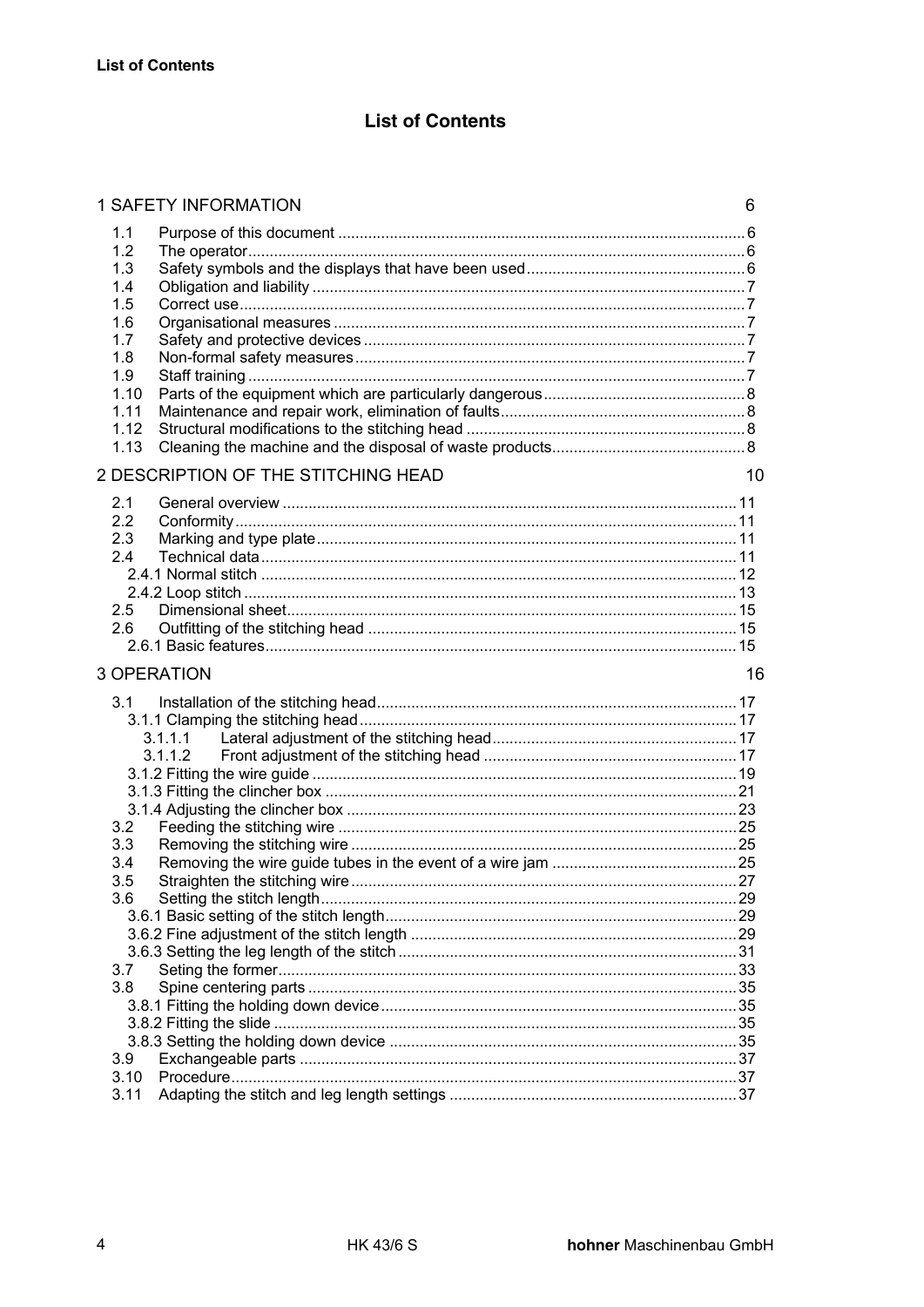38

#### 4 SERVICING

| 39       |    |
|----------|----|
|          |    |
|          |    |
|          |    |
| 4.2      |    |
|          |    |
|          |    |
|          |    |
| 4.2.3.1  |    |
| 4.2.3.2  |    |
|          |    |
| 4.2.4.1  |    |
| 4.2.4.2  |    |
| 4.2.4.3  |    |
|          |    |
|          |    |
|          |    |
| 5 FAULTS | 52 |
| 51       |    |

# 7 LIST OF SPARE PARTS

 $E1$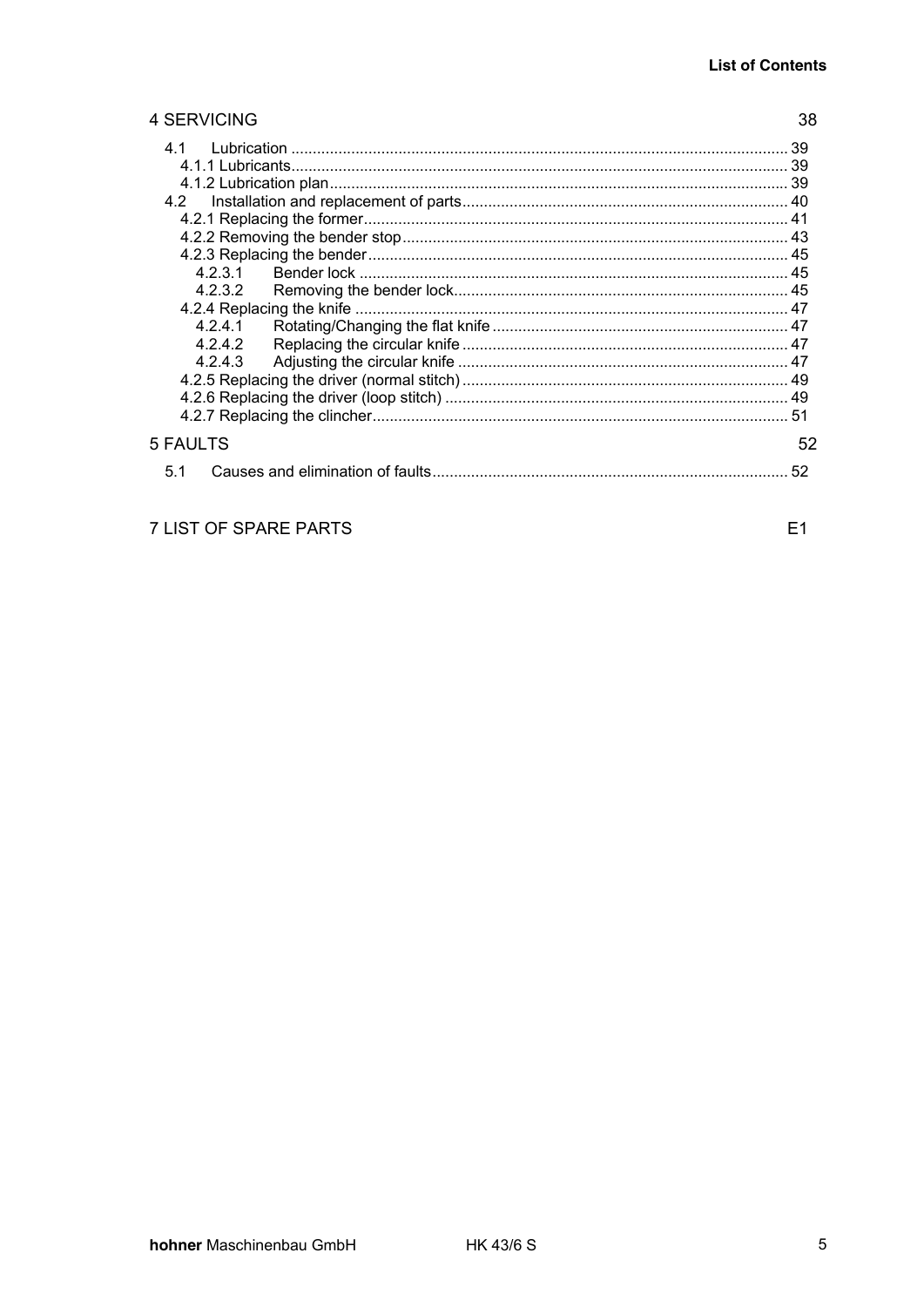# **1 Safety Information**

#### 1.1 Purpose of this document

This document will inform the operator of the *Stitching Head 43/6 S* of the following:

- The safety symbols and signs
- The packing of the machine and its transportation
- The function and operation of the machine
- Commissioning the machine
- The elimination of faults which arise
- **Servicing**

Familiarity with this Operating Manual is thus a prerequisite for the safe and correct operation of the stitching head. It must be read carefully by the operator before the machine is commissioned. Keep the manual safely in a place where it is readily available and which is close to hand for persons working on the machine.

#### 1.2 The operator

The *Stitching Head 43/6 S* must only be operated by trained personnel. Training will be undertaken by the manufacturer or by persons who have been authorised by the manufacturer to undertake such training.

1.3 Safety symbols and the displays that have been used



*This symbol indicates immediate danger to the life or health of persons in the immediate vicinity of the machine.*  Non-observance of dangers which are so indicated can have grave

consequences and can cause serious damage to health, or may even to lead to deaths.



#### *This symbol indicates that a potentially dangerous situation has arisen.*

Non-observance of dangers which are so indicated can lead to slight injuries to persons or damage to equipment.



*This symbol indicates that tips on how to use the machine or particularly useful information are available.*  These will help you to use all of the functions of the machine in an optimal



**-** *This symbol requires you to take action.*

manner.

**•** *This sign serves as a symbol for listing items.*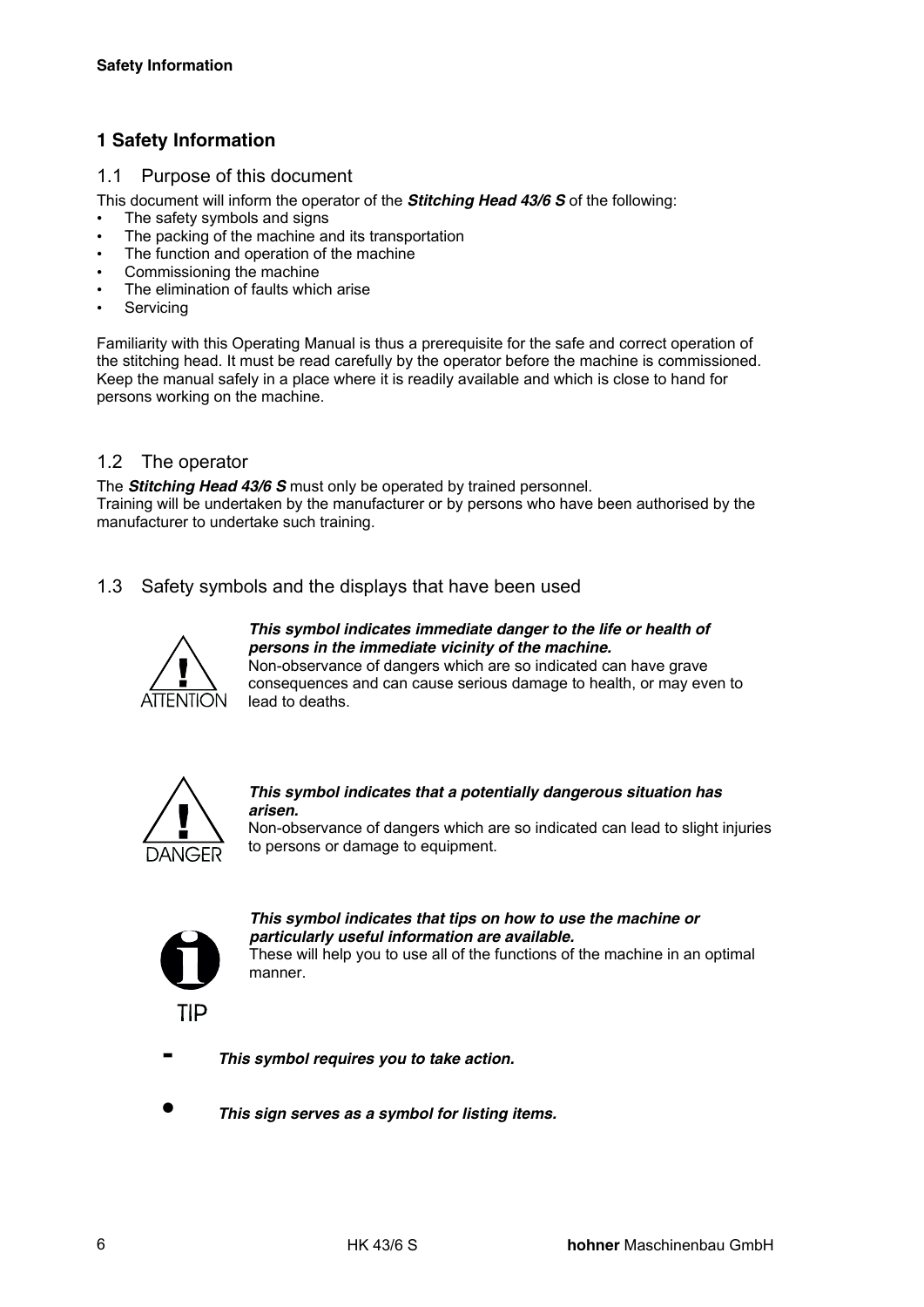#### 1.4 Obligation and liability

The *43/6 S Stitching Head* has been built according to state-of-the art technology under observance of all the recognised safety regulations. However, dangers to life and limb of the user or third parties and damage to the system or other material assets can still occur during use. The stitching head should only be used,

- for the purpose for which it was designed
- when it is in a perfect technical condition.

Faults which could reduce levels of safety when using the machine must be eliminated immediately.

Warranties and liability on the part of the manufacturer are fundamentally covered by the regulations laid down in our "General sales and delivery conditions".

Warranty claims will only be valid if the number label is affixed (number label on stitching head housing).

#### 1.5 Correct use

The *Stitching Head 43/6 S* is designed exclusively for binding brochures and leaflets or similar items.

Any use of the machine contrary to that described above is forbidden, since incorrect use of the machine can present a danger.

#### 1.6 Organisational measures

The user of machine is required to provide the required personal safety equipment. All existing safety devices should be checked regularly.

#### 1.7 Safety and protective devices

All safety and protective devices must be correctly attached to the machine and should be in full working order before every start-up of the machine and *Stitching Head 43/6 S*. Safety and protective devices may only be removed:

• After the machine has come to a standstill **and**

• As security against the machine starting up again.

#### 1.8 Non-formal safety measures

The Operating Manual must be kept so that it is permanently at hand at the machine with *Stitching Head 43/6 S*. There are also generally valid local regulations concerning accident prevention and environmental protection measures which should be made available and observed in addition to those described in the Operating Instructions.

All safety and danger signs on the machine should be maintained in a legible condition and should be renewed where necessary.

#### 1.9 Staff training

Only trained and instructed personnel may install, operate, set and maintain the stitching head.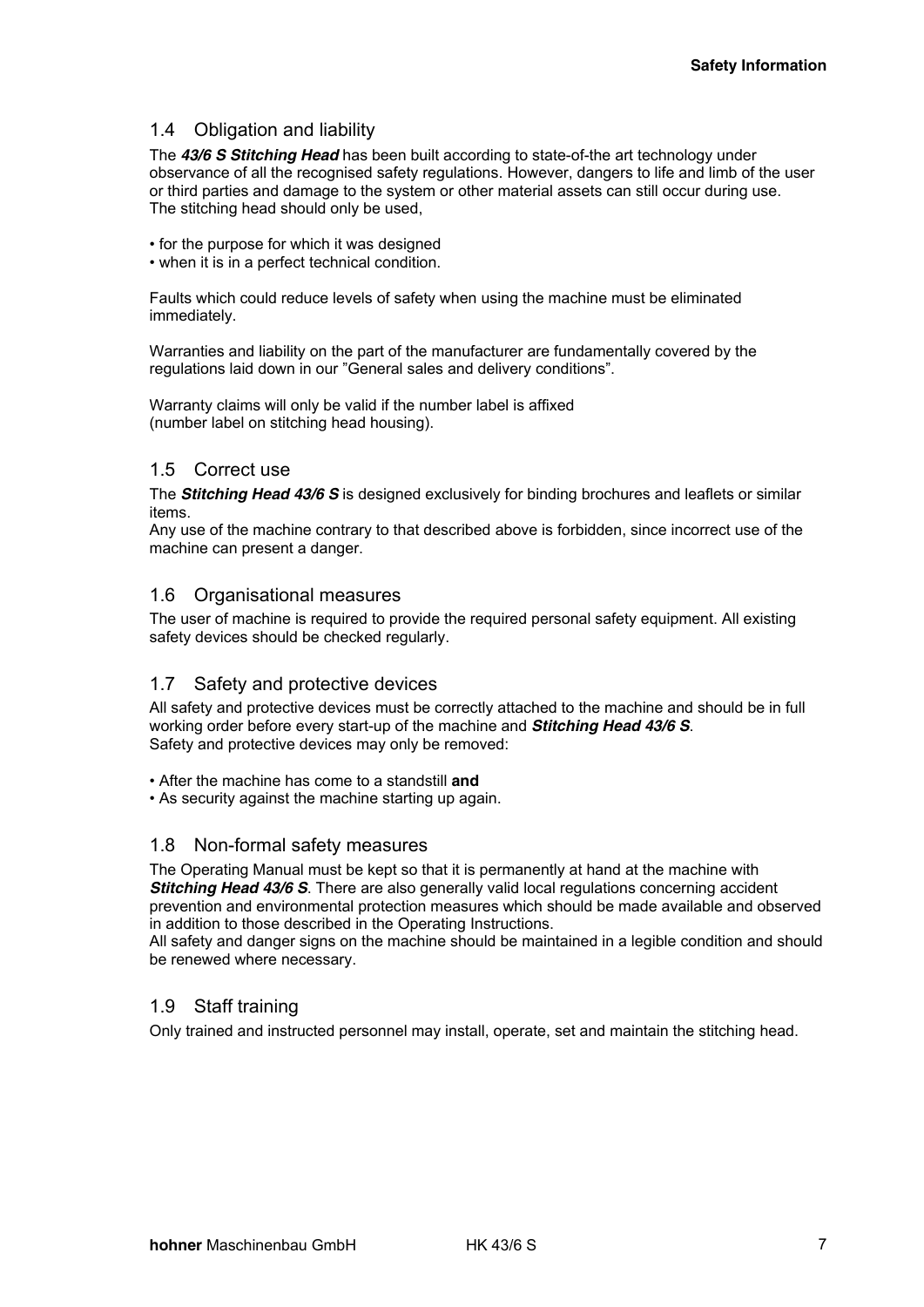

#### 1.10 Parts of the equipment which are particularly dangerous

There is a **risk of injury** in the area of moving parts of the stitching head.



#### 1.11 Maintenance and repair work, elimination of faults

Undertake the required setting, servicing and inspection work on schedule. The machine may only be operated in cycle mode during all servicing, inspection and repair work on the *Stitching Head 43/6 S*.

Always make absolutely sure **that the machine is only being operated by one person in order to avoid any influence to the machine by any other persons.** 

#### 1.12 Structural modifications to the stitching head

Changes to the stitching head, additions or modifications may only be undertaken with the manufacturer's permission.

#### 1.13 Cleaning the machine and the disposal of waste products

The functionality of the stitching head and perfect processing of the product can only be guaranteed over a prolonged period of time if the stitching head is regularly cleaned and maintained in accordance with the standard methods of mechanical engineering.



#### **In this regard, particular attention should be paid to the regular removal of trimmed paper residue and paper dust, as these can result in jamming of the stitching head or increased wear.**

Substances and materials used (e.g. solvents and lubricants) must be handled correctly and disposed of in an environmentally friendly manner.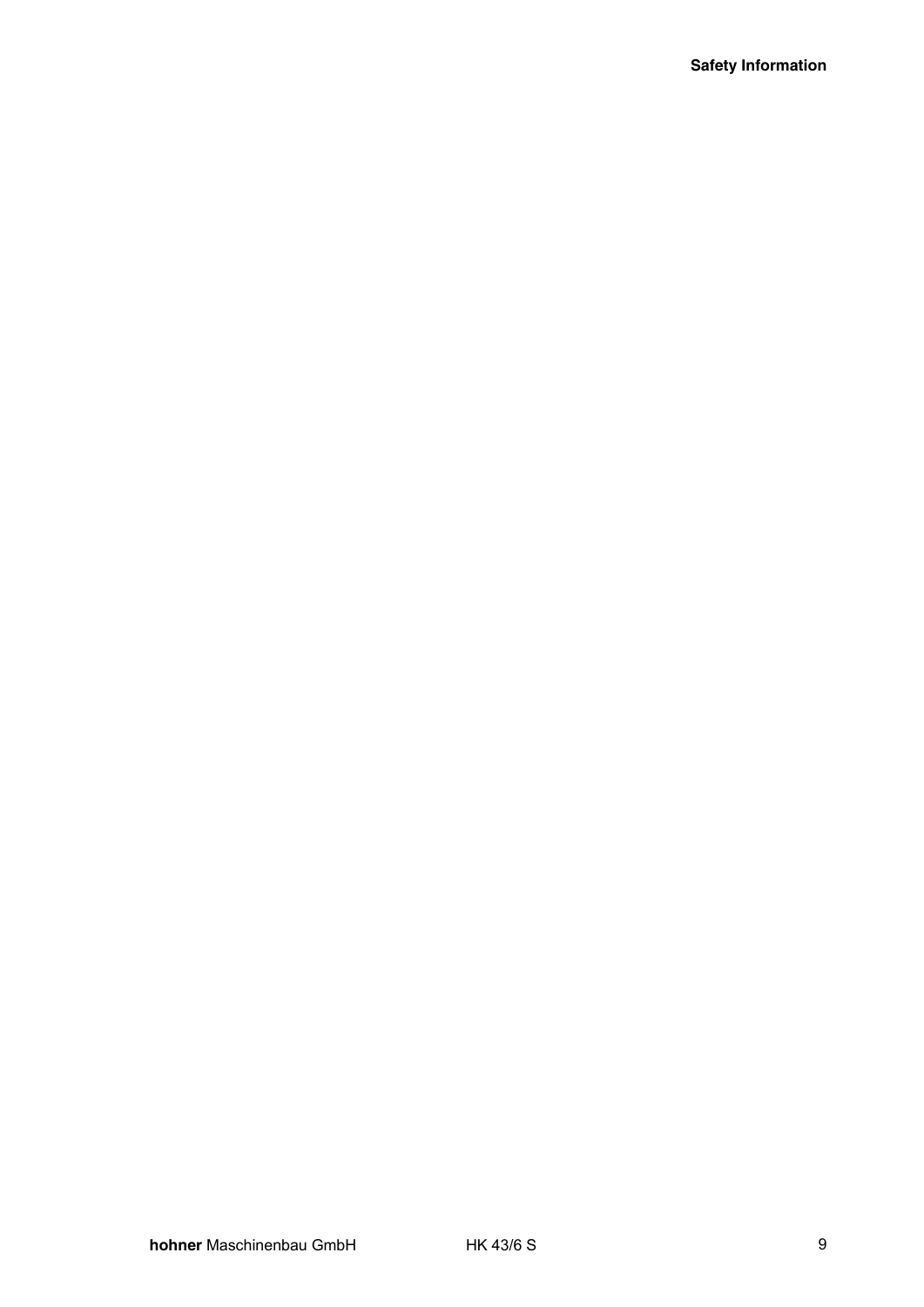# **2 Description of the Stitching Head**



Fig. 1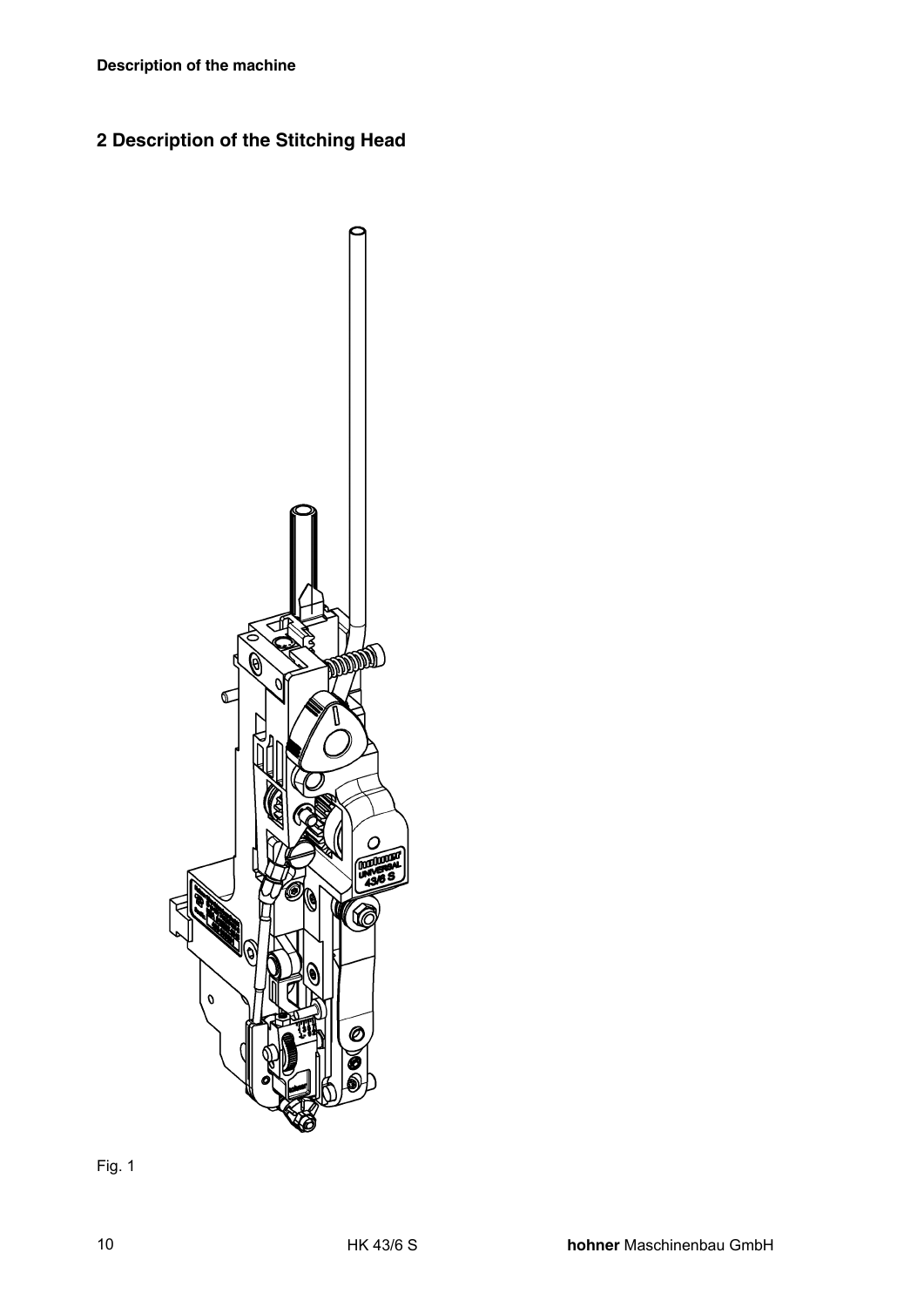#### 2.1 General overview

- Fig. 1 -

#### 2.2 Conformity

The *Stitching Head 43/6 S* conforms to the following guidelines and standards:

- Machine Guideline (98/37/EEC)
- EN 1010-1:1998 (final draft version) and
- EN 1010-4:1997 "Machine safety safety requirements in connection with the design and manufacture of printing and paper processing machines", "Part 1: General requirements" and "Part 4: Bookbinding, paper processing and paper finishing machines".
- This Operating Manual takes account of DIN EN 292, machine safety, basic terminology, general principles of design.

#### 2.3 Marking and type plate

The type plate is located at the front of the stitching head.

#### 2.4 Technical data



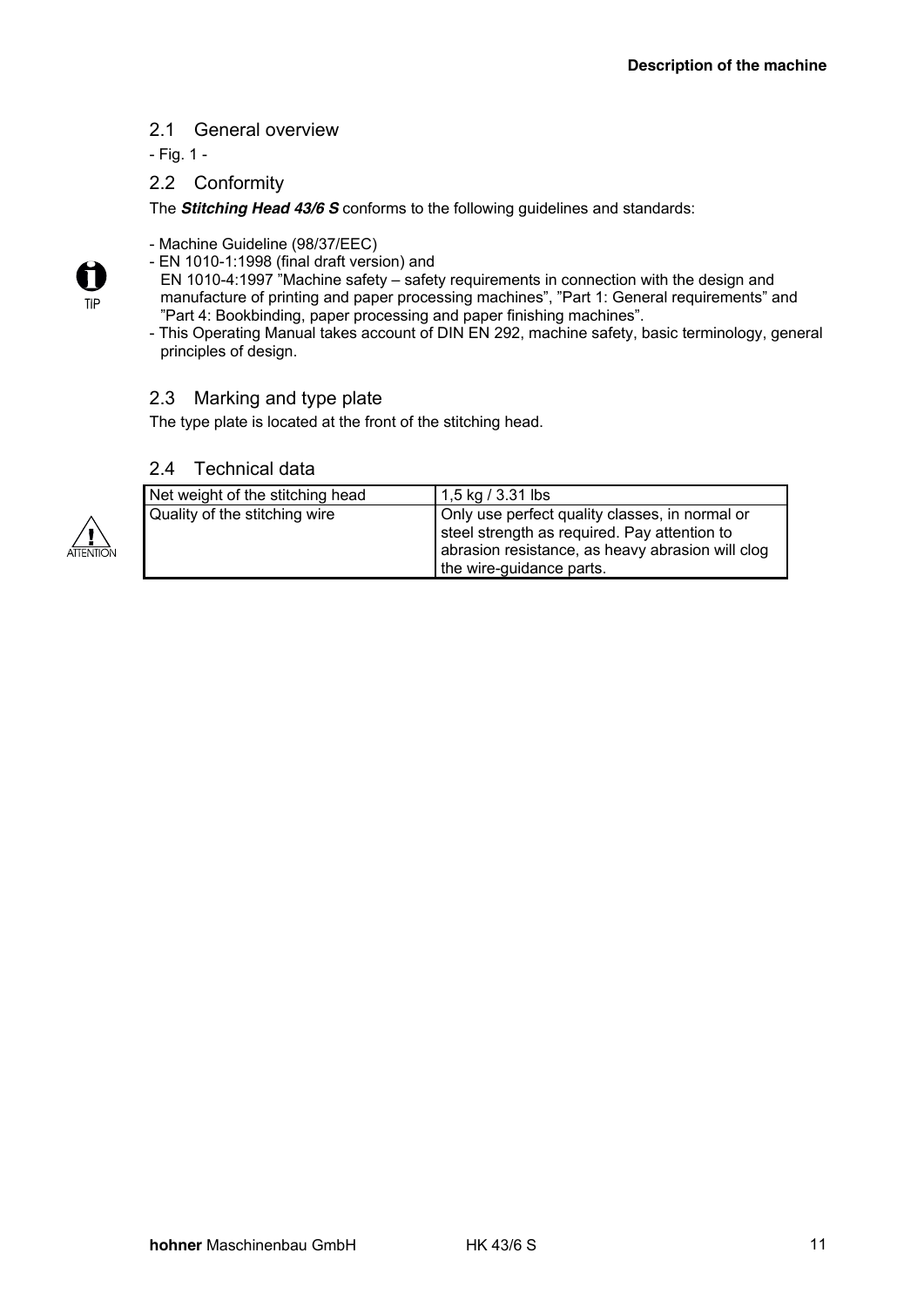# 2.4.1 Normal stitch

| Wire stitch dimensions                                                                                                                                                                                                                                                                                                    | $\frac{12}{0.48}$                                                                                      |
|---------------------------------------------------------------------------------------------------------------------------------------------------------------------------------------------------------------------------------------------------------------------------------------------------------------------------|--------------------------------------------------------------------------------------------------------|
| Max. stitch thickness                                                                                                                                                                                                                                                                                                     | 0.24"<br>6 <sub>0</sub>                                                                                |
| Stitching wire coil<br>No. 24 - 26<br>Ø 0.60 - 0.50 mm<br>(Ø 0.024 - 0.020 in.)<br>or:<br>Stitching wire coil<br>No. 26 - 28<br>Ø 0.50 - 0.40 mm<br>$(Ø 0.020 - 0.016 in.)$<br>or:<br>Stitching wire flat<br>$Nr. I - III$<br>$0,70 \times 0,35 - 0,75 \times 0,55$ mm<br>$(0.028 \times 0.014 - 0.030 \times 0.022$ in.) | a,                                                                                                     |
| Possible distances between wire<br>stitches and stitch thicknesses in mm                                                                                                                                                                                                                                                  | 52<br>50<br>48<br>46<br>44<br>43<br>$\overline{0}$<br>$\mathbf{N}$<br>က<br>S<br>4<br>ဖ                 |
| With holding down device                                                                                                                                                                                                                                                                                                  | 66<br>65<br>64<br>63<br>62<br>61<br>$\overline{0}$<br>$\sim$<br>$\Omega$<br>ო<br>4<br>G<br>言<br>≣<br>≡ |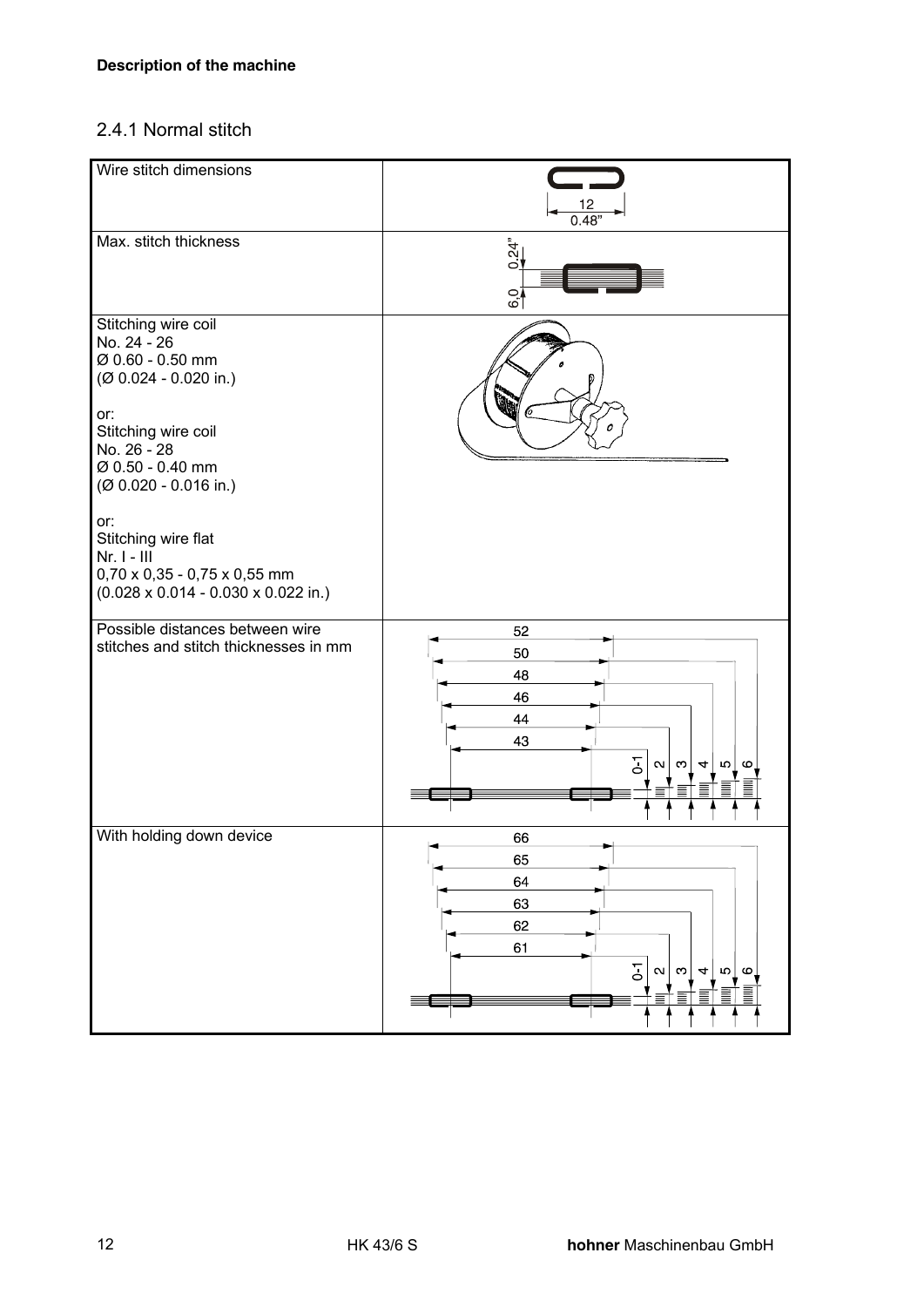# 2.4.2 Loop stitch

| Wire stitch dimensions                                                         | 05,5 / 0 0 21"<br>$\frac{14}{0.55}$             |
|--------------------------------------------------------------------------------|-------------------------------------------------|
| Max. stitch thickness                                                          | 0.12"<br>30                                     |
| Stitching wire coil:<br>No. 24 - 26<br>Ø 0.60 - 0.50 mm<br>Ø 0.024 - 0.020 in. | h,                                              |
| Possible distances between wire<br>stitches and stitch thicknesses in mm       | 54<br>52<br>50<br>$\overline{5}$<br>$\sim$<br>S |
| With holding down device                                                       | 70<br>68<br>66<br>$\overline{5}$<br>$\sim$<br>က |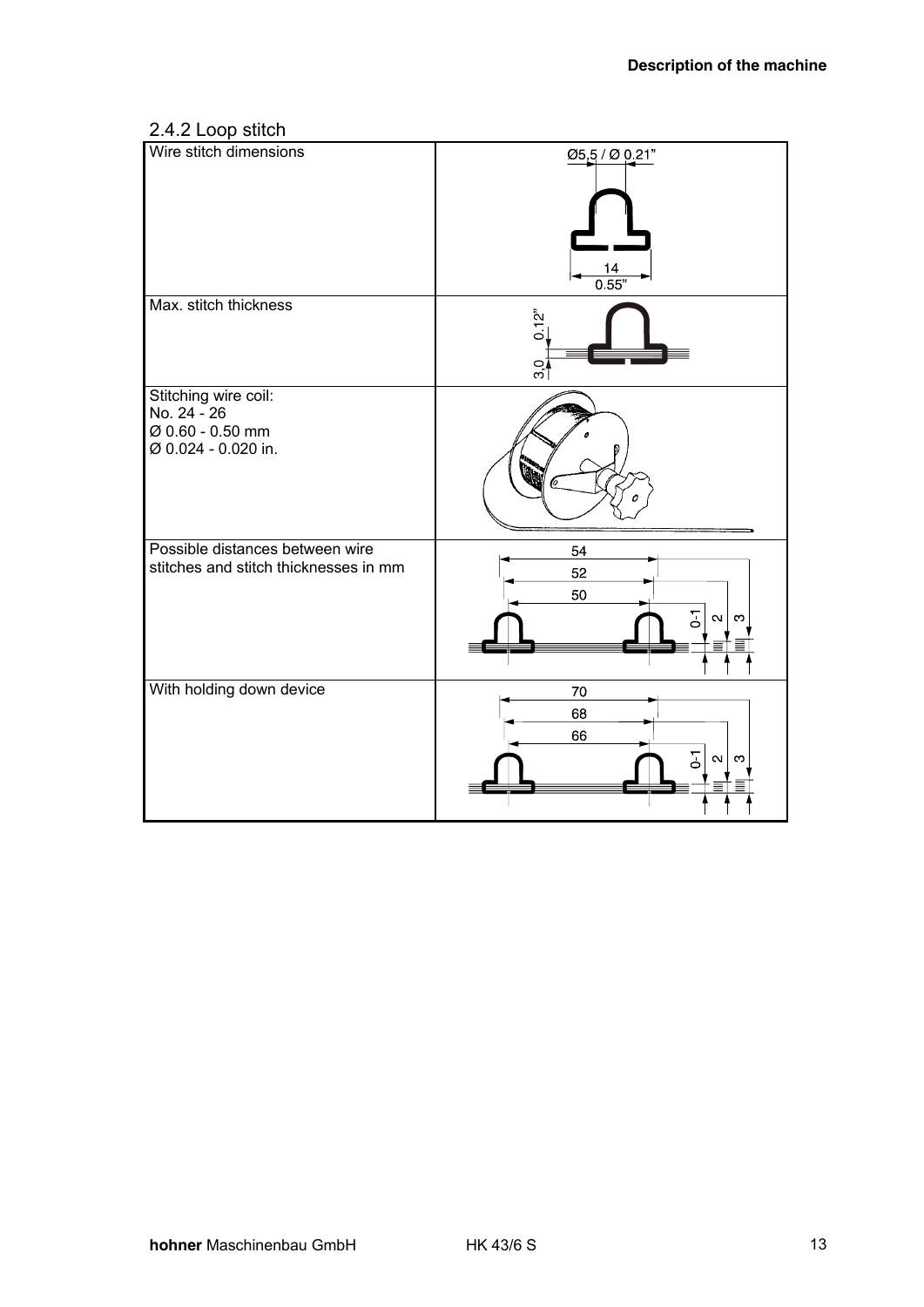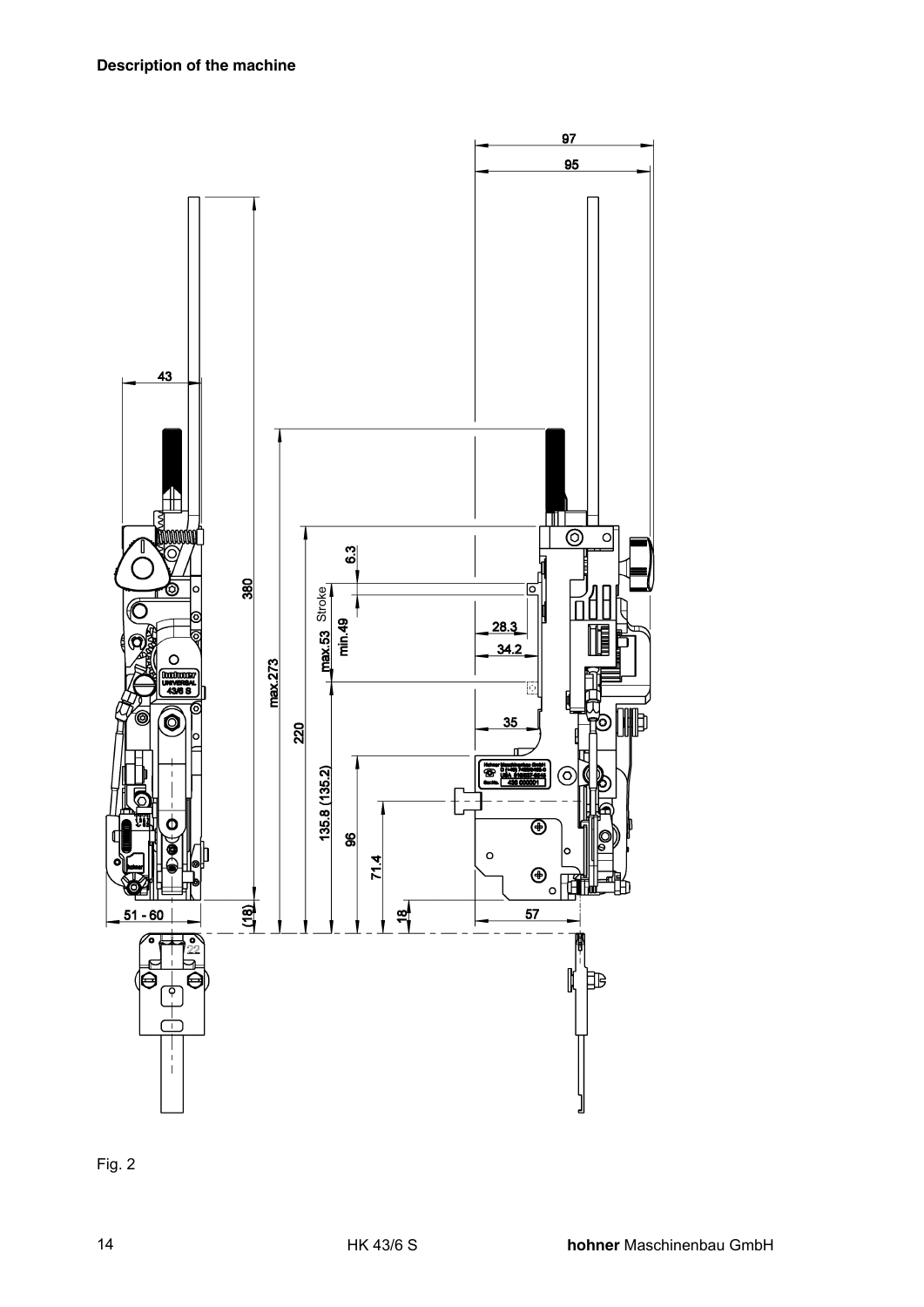

Fig. 3

2.5 Dimensional sheet

- Fig. 2 , Fig. 3-

# 2.6 Outfitting of the stitching head

#### 2.6.1 Basic features

The stitching head is delivered with the following accessories:

| <b>DESIGNATION</b>               | <b>ORDER NUMBER</b>               |
|----------------------------------|-----------------------------------|
| Torx screwdriver T10             | 46 00 044                         |
| Torx screwdriver T20             | 46 00 045                         |
| Allan key with T-handle SW4 x 70 | 46 64 098                         |
| Adjusting handle                 | 94 64 115                         |
| Wire guide, complete             | according to machine manufacturer |
| Chlincher box, complete          | according to machine manufacturer |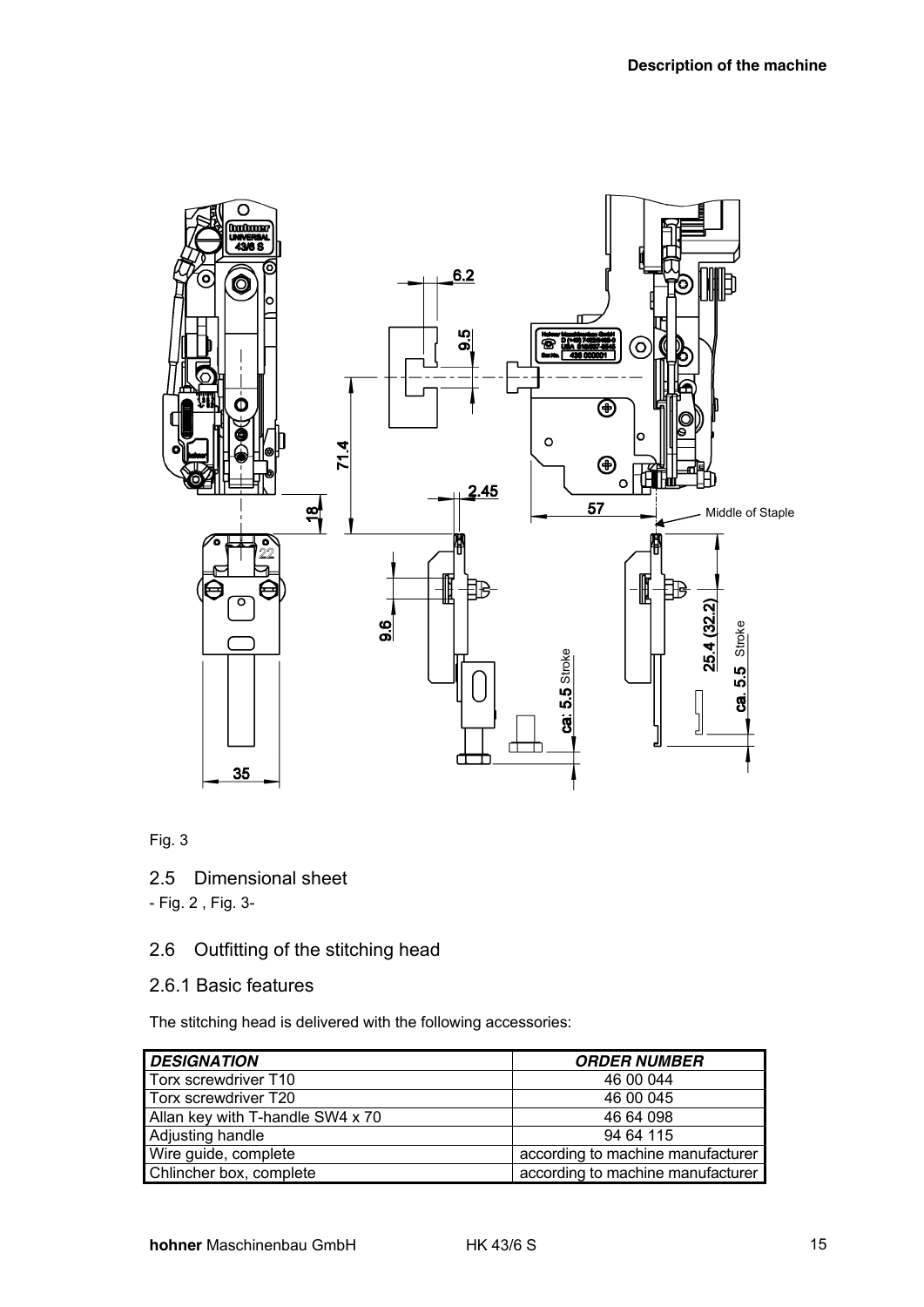# **3 Operation**







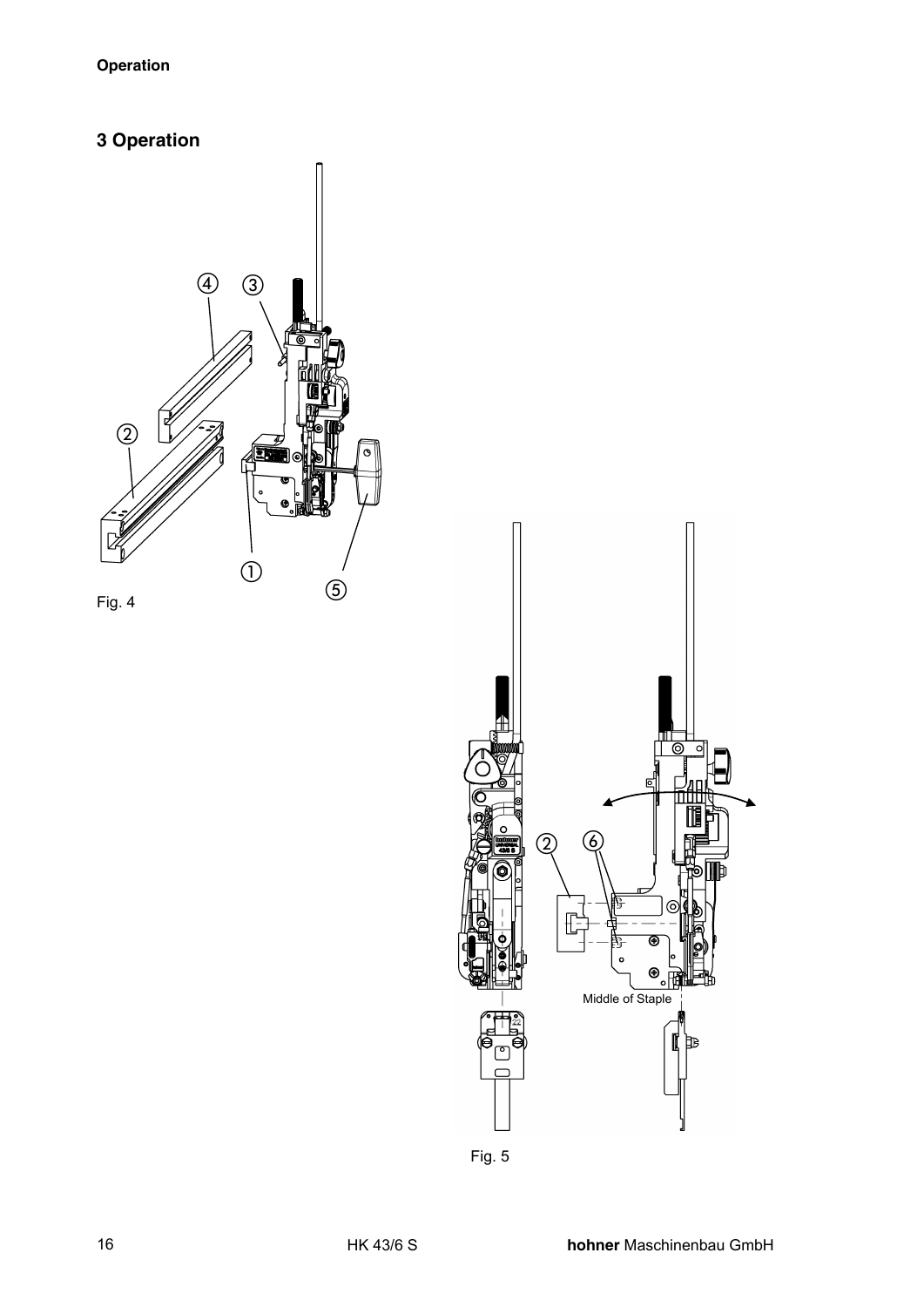#### 3.1 Installation of the stitching head

#### 3.1.1 Clamping the stitching head - Fig. 4 -

The stitching head is held by a tenon block which is inserted into the stitching head mounting on the machine.

- Unscrew tenon block  $\textcircled{\tiny{1}}$  from the stitching head with Allan key SW4  $\textcircled{\tiny{5}}$ .
- Introduce tenon block laterally into the stitching head mounting 2.
- Insert stitching head into stitching head mounting, so that the driver lug 3 can be inserted into the stroke bar  $\left(\frac{1}{2}\right)$  and the tenon block fits into the stitching head.
- Fix the stitching head by tightening the tenon block in the stitching head mounting using the Allan  $key(5)$ .

#### 3.1.1.1 Lateral adjustment of the stitching head - Fig. 4, Fig. 5 -



The center of the wire formed parts within the stitching head must be set to the desired stitching position for the wire stitch by lateral adjustment.

- Loosen the tenon block  $(i)$  with the Allan key  $(j)$ .
- Move the stitching head sideways, until the desired position is reached.
- Fix the tenon block in the stitching head mounting  $(2)$  with the Allan key.

#### 3.1.1.2 Front adjustment of the stitching head - Fig. 5 -



The lifting movement of the wire formed parts must drive the stitch accurately into the chlincher box forming gap. (Cf. Chap. 3.1.4). If the center of the wire stitch is located too far in front of or behind the chlincher box, or if the lifting movement is not precisely aligned with the chlincher box, this can be corrected by adjusting the set screws  $(6)$  on the stitching head.

- Remove stitching head.
- Adjust set screws  $\mathcal{C}$ ).
- Fit stitching head.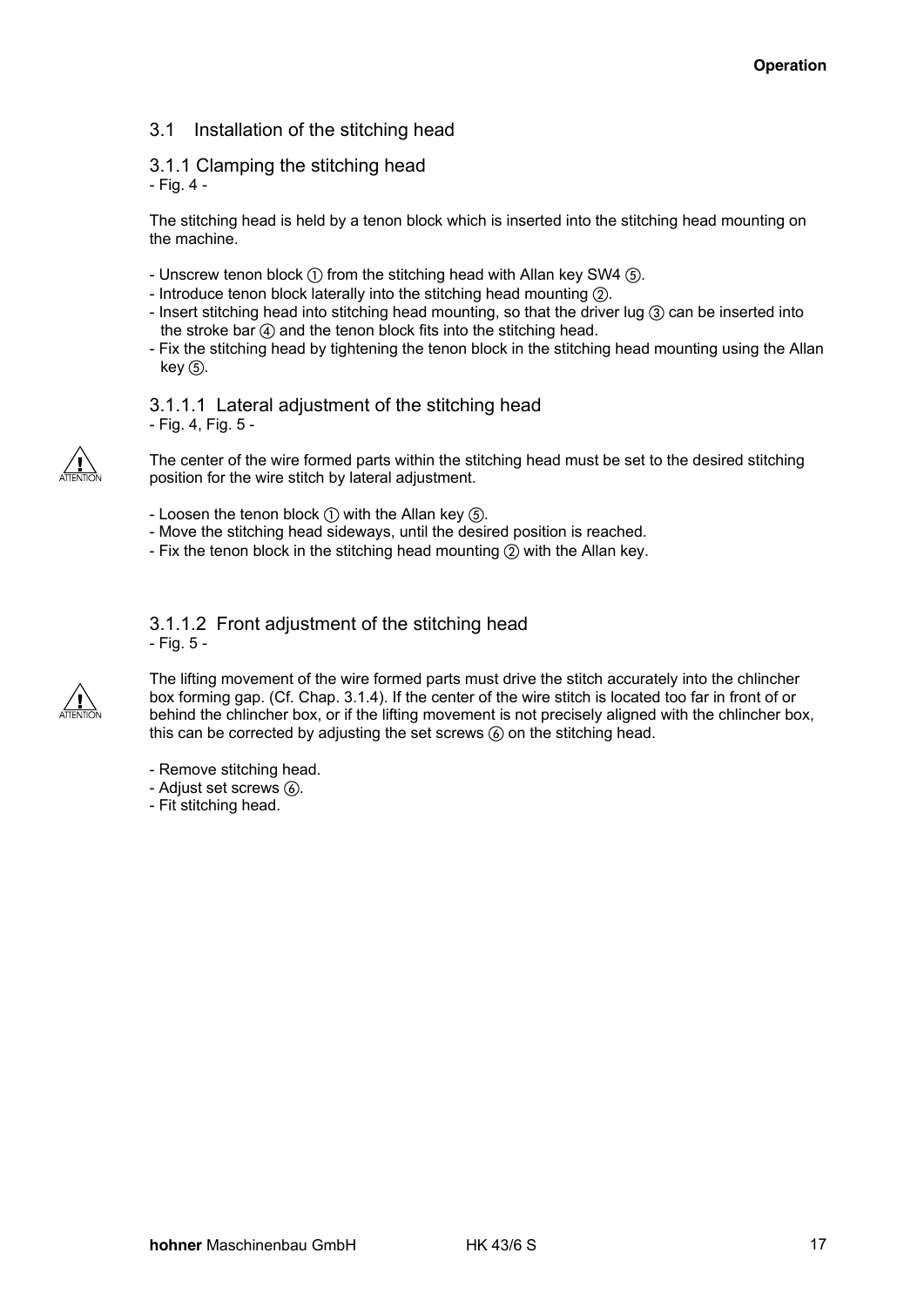

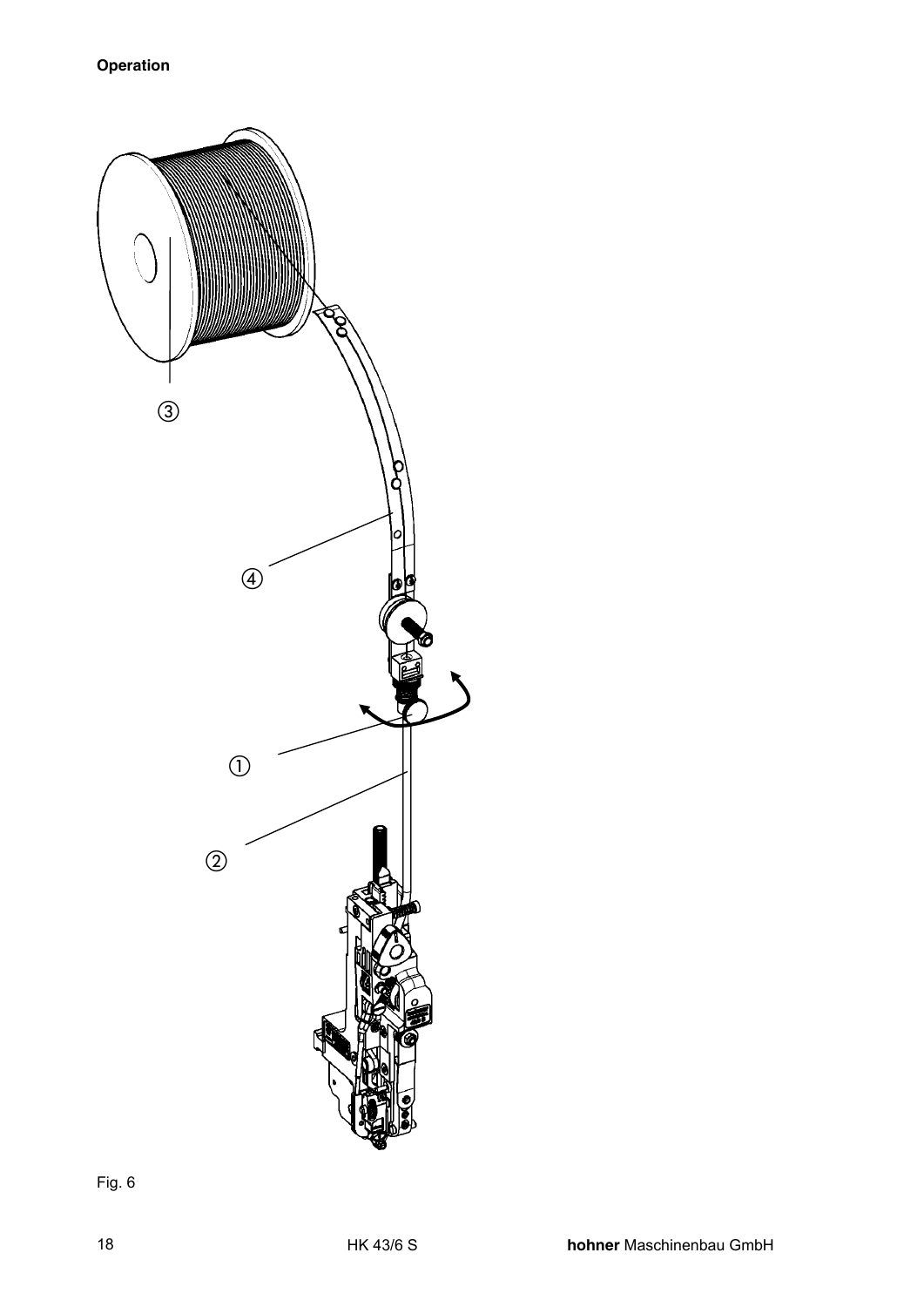3.1.2 Fitting the wire guide

- Fig. 6 -

- Loosen the knurled screw  $\bigcirc$  and place the wire guide  $\bigcirc$  on the wire guide tube  $\bigcirc$ .
- Align wire guide  $4$ ) to wire roller  $3$ , in order to ensure perfect wire guidance.
- Tighten knurled screw  $\textcircled{\scriptsize{1}}$  in order to fix the wire guide  $\textcircled{\scriptsize{4}}$ .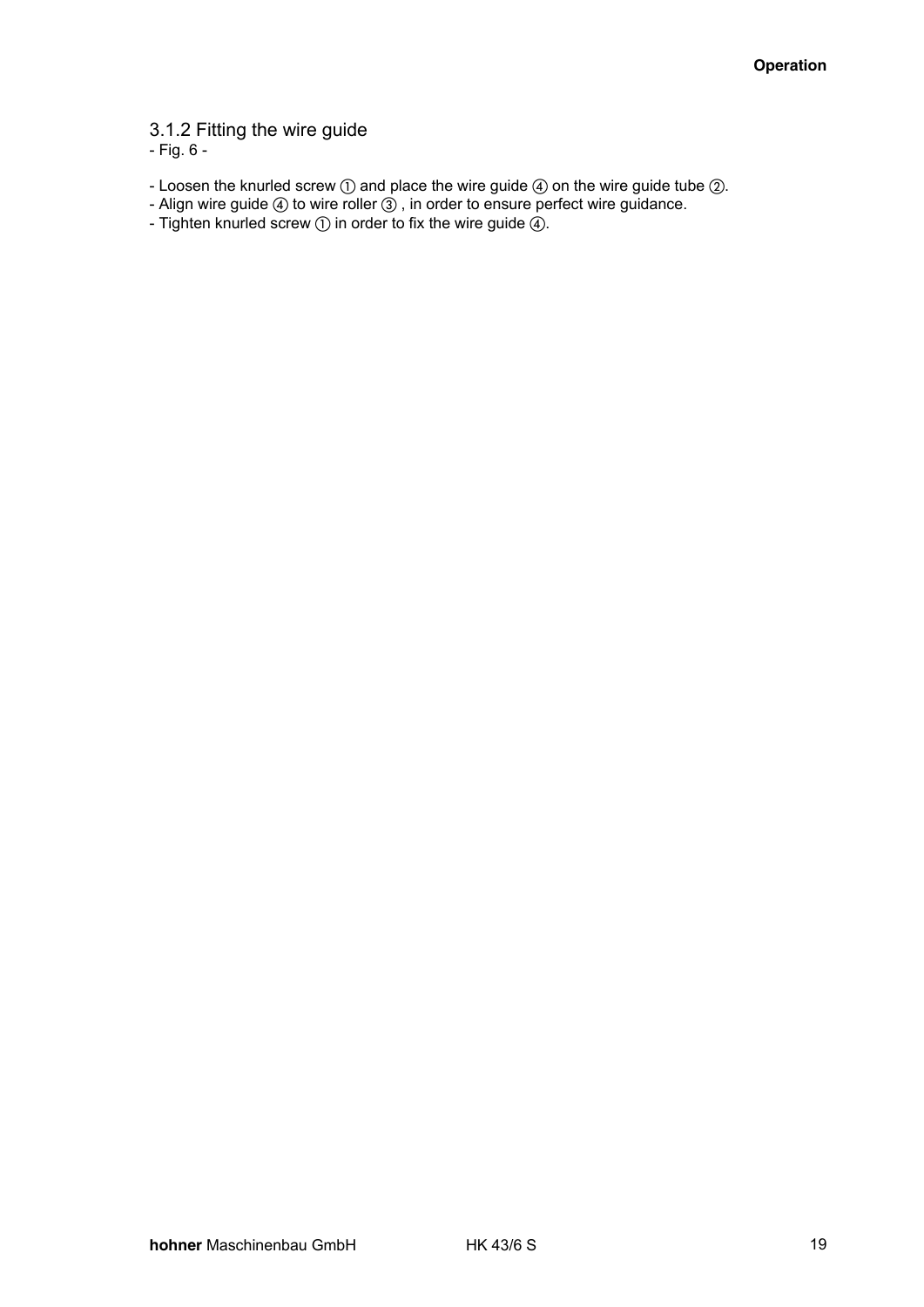

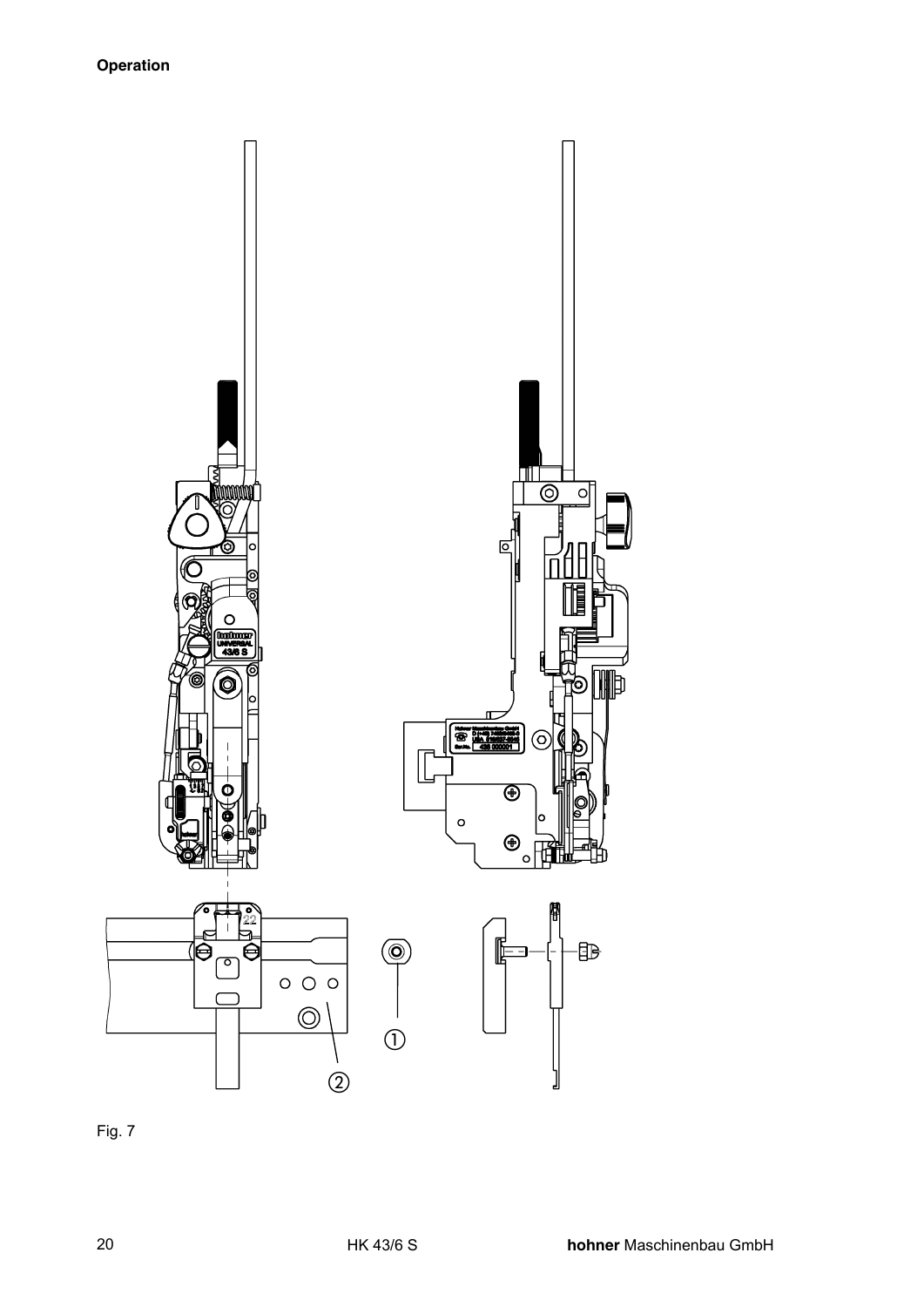3.1.3 Fitting the clincher box

- Fig. 7 -

- Install slotted screws  $\textcircled{\scriptsize{1}}$  (and tenon block) laterally into the chlincher box mounting rail  $\textcircled{\scriptsize{2}}$ .
- Slide clincher box beneath the center of the stitching head.
- Fix chlincher box by tightening the locking nuts (and locking screws).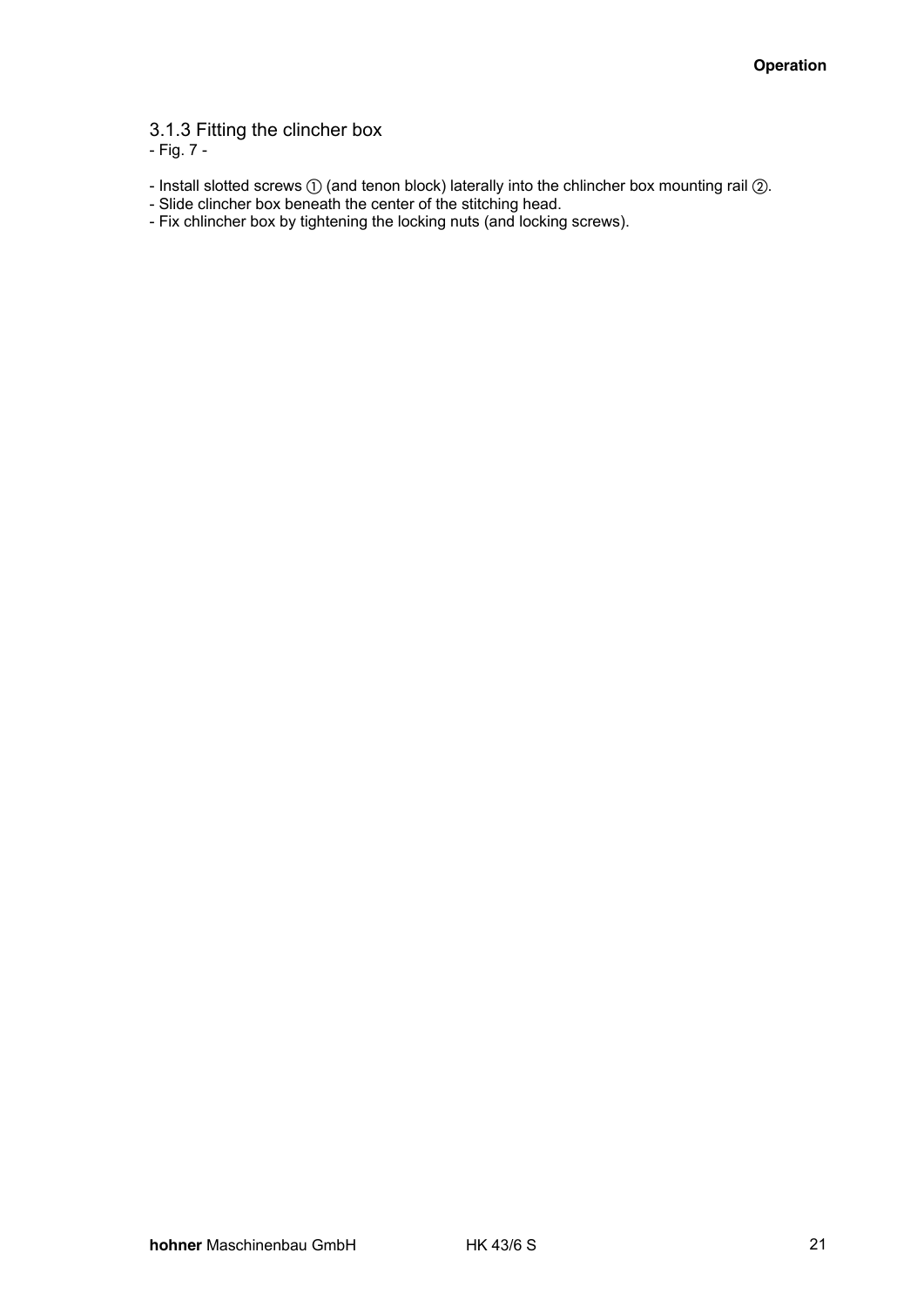

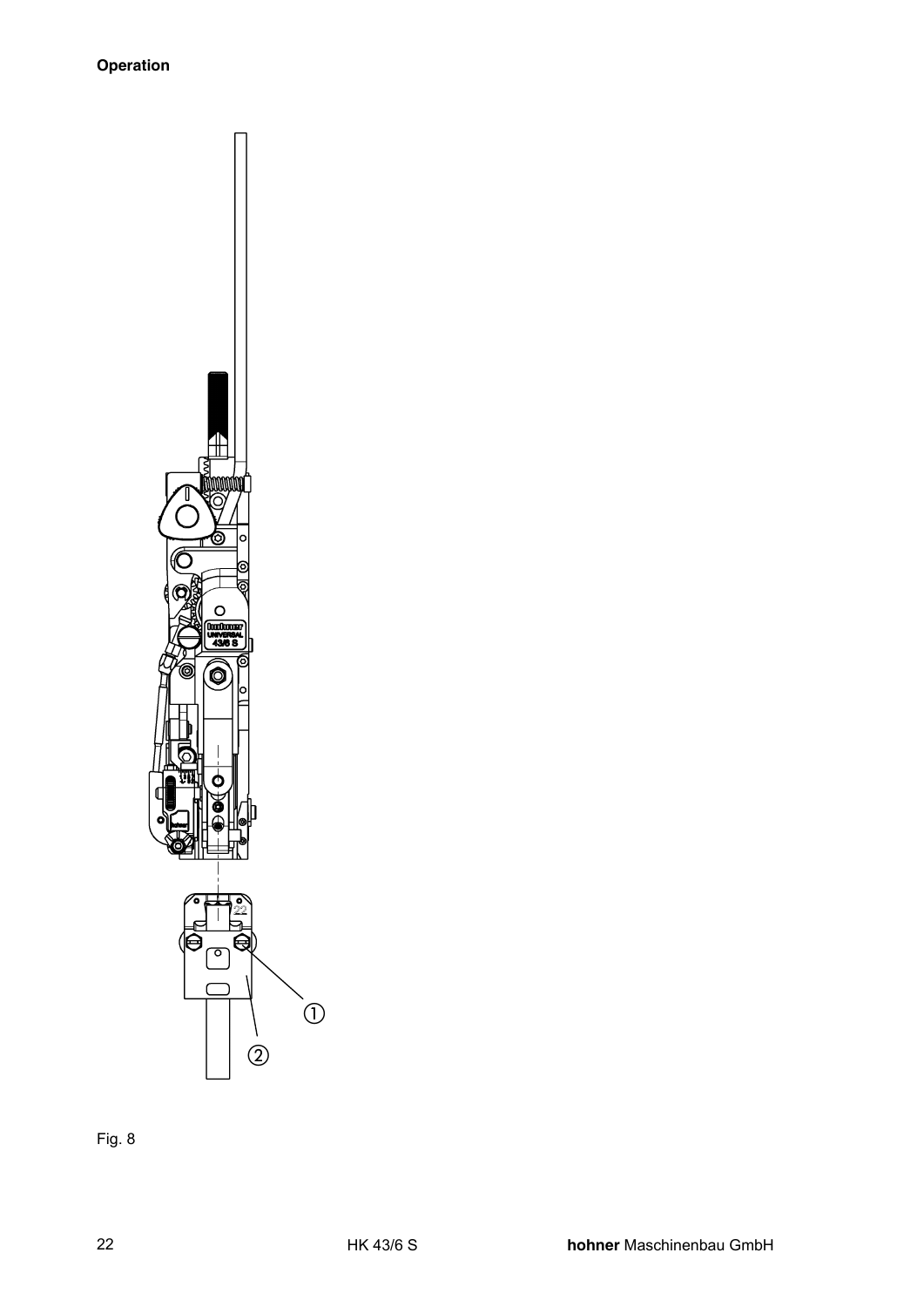3.1.4 Adjusting the clincher box - Fig. 8 -

The center of the bender inside the stitching head must be precisely aligned to the center of the clincher box.

- Loosen locking nuts  $\textcircled{\scriptsize{1}}$  (and locking screws).
- Move clincher  $\odot$  box until it is precisely aligned with the center of the bender.
- Fix clincher box by tightening the locking nuts (and locking screws).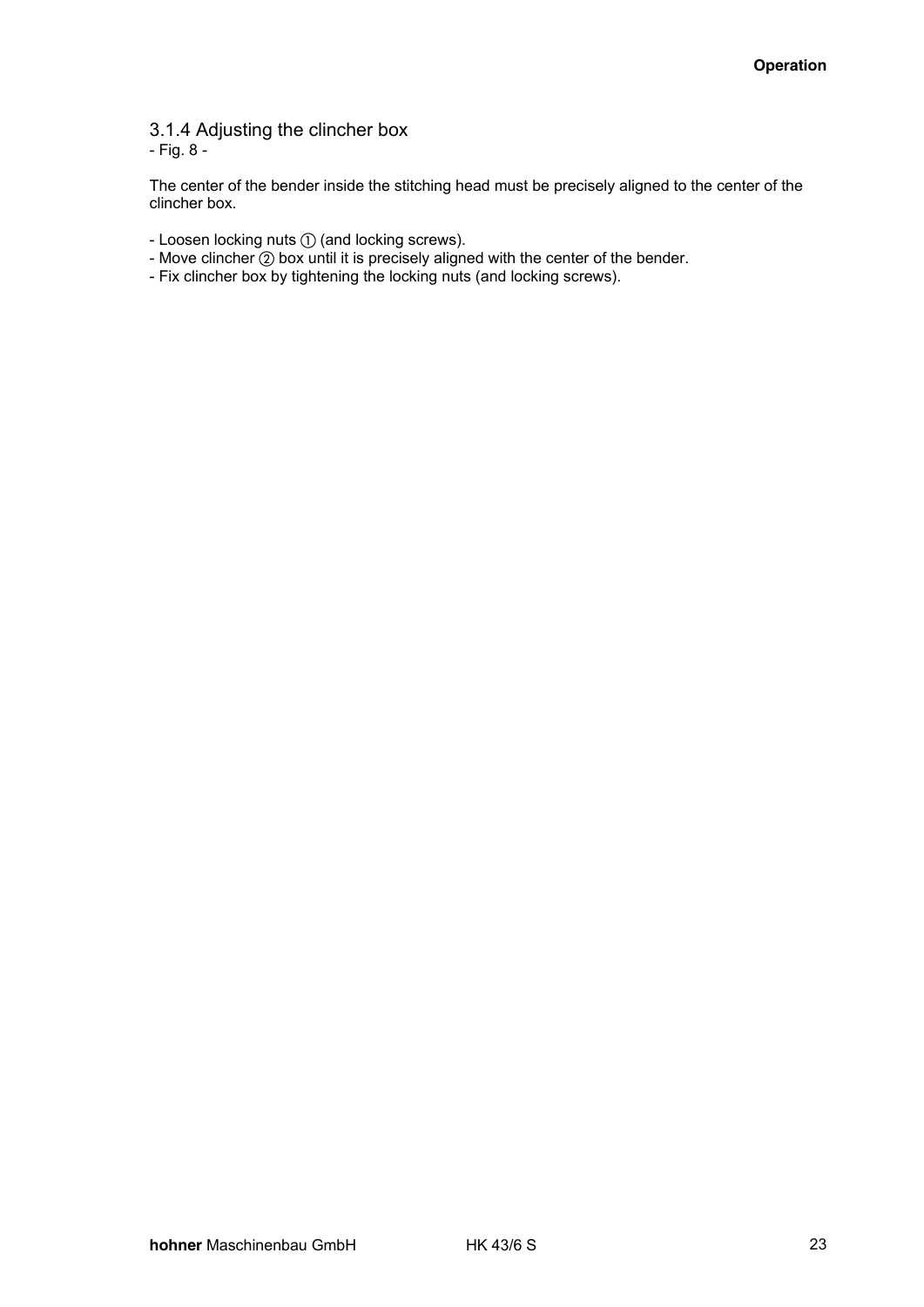

Fig. 9

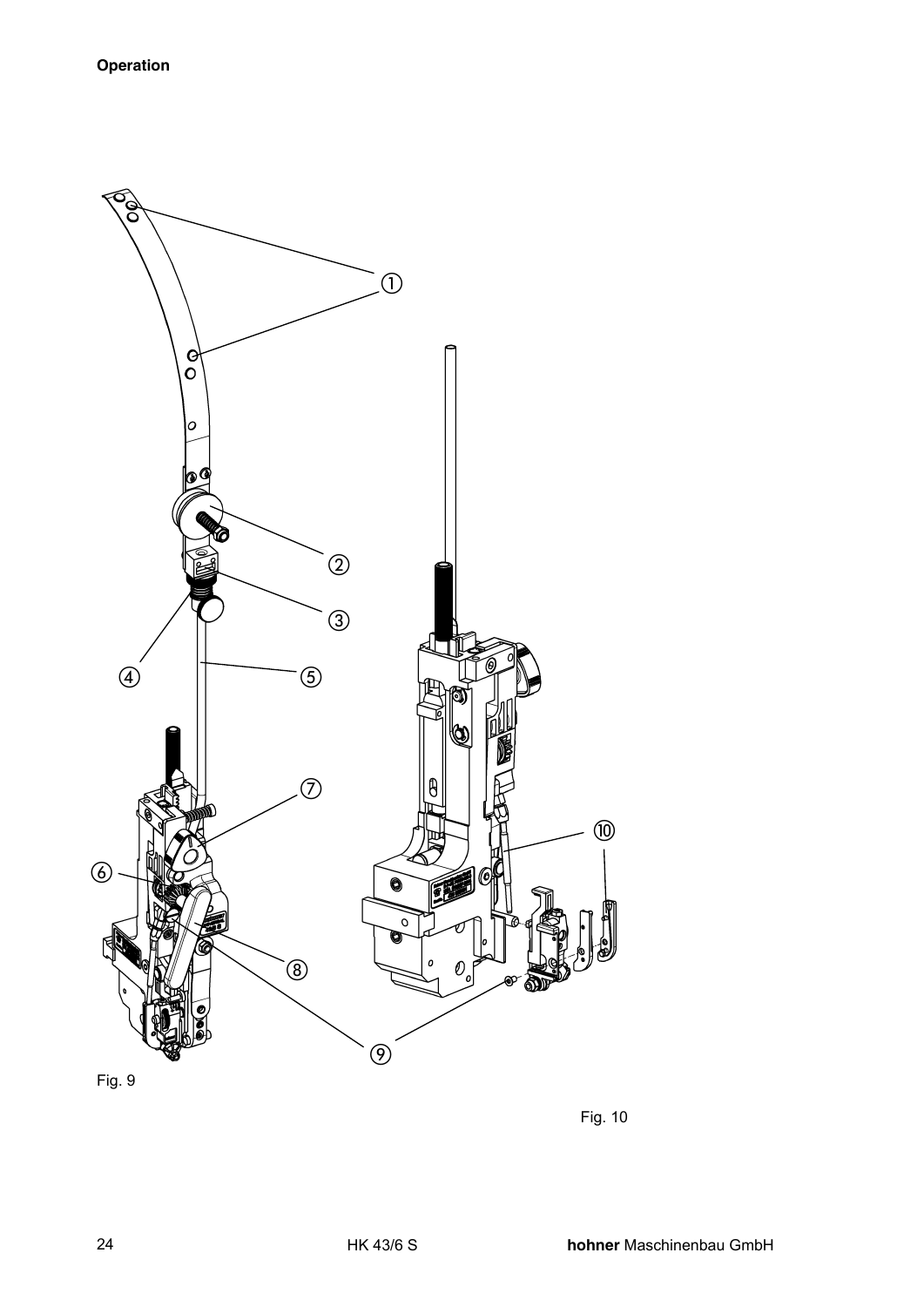#### 3.2 Feeding the stitching wire

- Fig. 9, Fig. 10 -

- Shut off the wire transport (move triangular handle  $(7)$  until you see the feed wheels disengaged). - Push the stitching wire through from above, as follows:
- through the eyes  $\textcircled{\tiny{1}}$  of the wire guide between the two felt disks  $\textcircled{\tiny{2}}$  through into the wire return lock  $\overline{3}$  - through the wire guidance tube  $\overline{6}$  and between the two feed wheels  $\overline{6}$ .
- Restart the wire transport (turn triangular handle  $(7)$  to the left).
- Mount adiusting handle  $\Omega$ .
- Convey the wire to the knife by turning the adjusting handle  $(8)$  to the right.

#### 3.3 Removing the stitching wire

- Shut off the wire transport (move triangular handle  $(7)$  until you see the feed wheels disengaged).
- Press adjusting disk (4) on wire return lock downwards, in order to eliminate its clamping effect, and pull the wire out.

#### 3.4 Removing the wire guide tubes in the event of a wire jam

If a wire jam has occurred in the area of the wire guide tubes, this can be eliminated more easily by removing the wire guide tubes.

- Shut off the wire transport (move triangular handle  $(7)$  until you see the feed wheels disengaged).
- Loosen the clamping screw  $\circledcirc$  (slotted or Torx screw) and remove wire guide tubes  $\circledcirc$
- Disentangle wire and remove from wire guide tubes.
- Press adjusting disk (4) on wire return lock downwards in order to eliminate its clamping effect and pull wire out.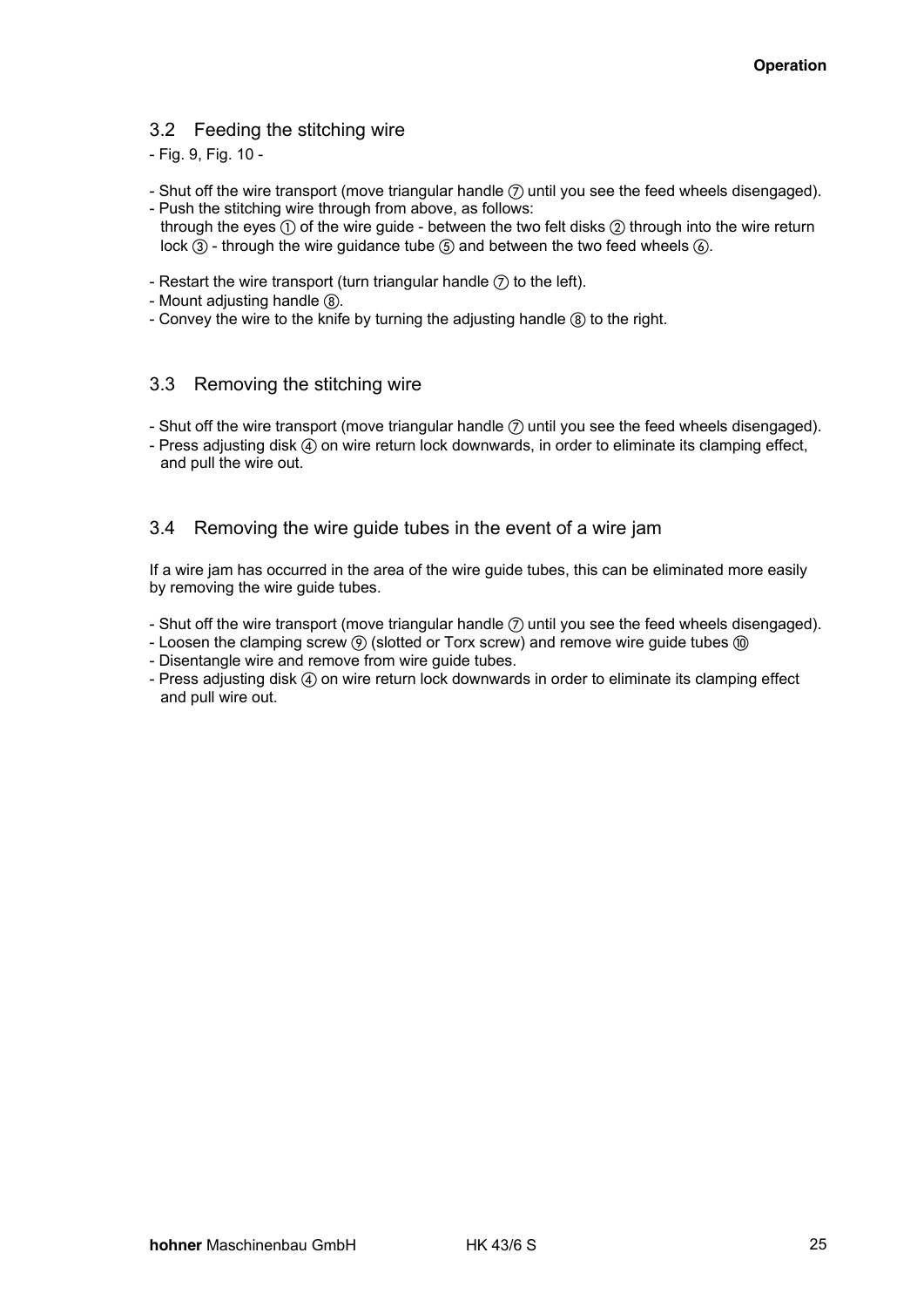

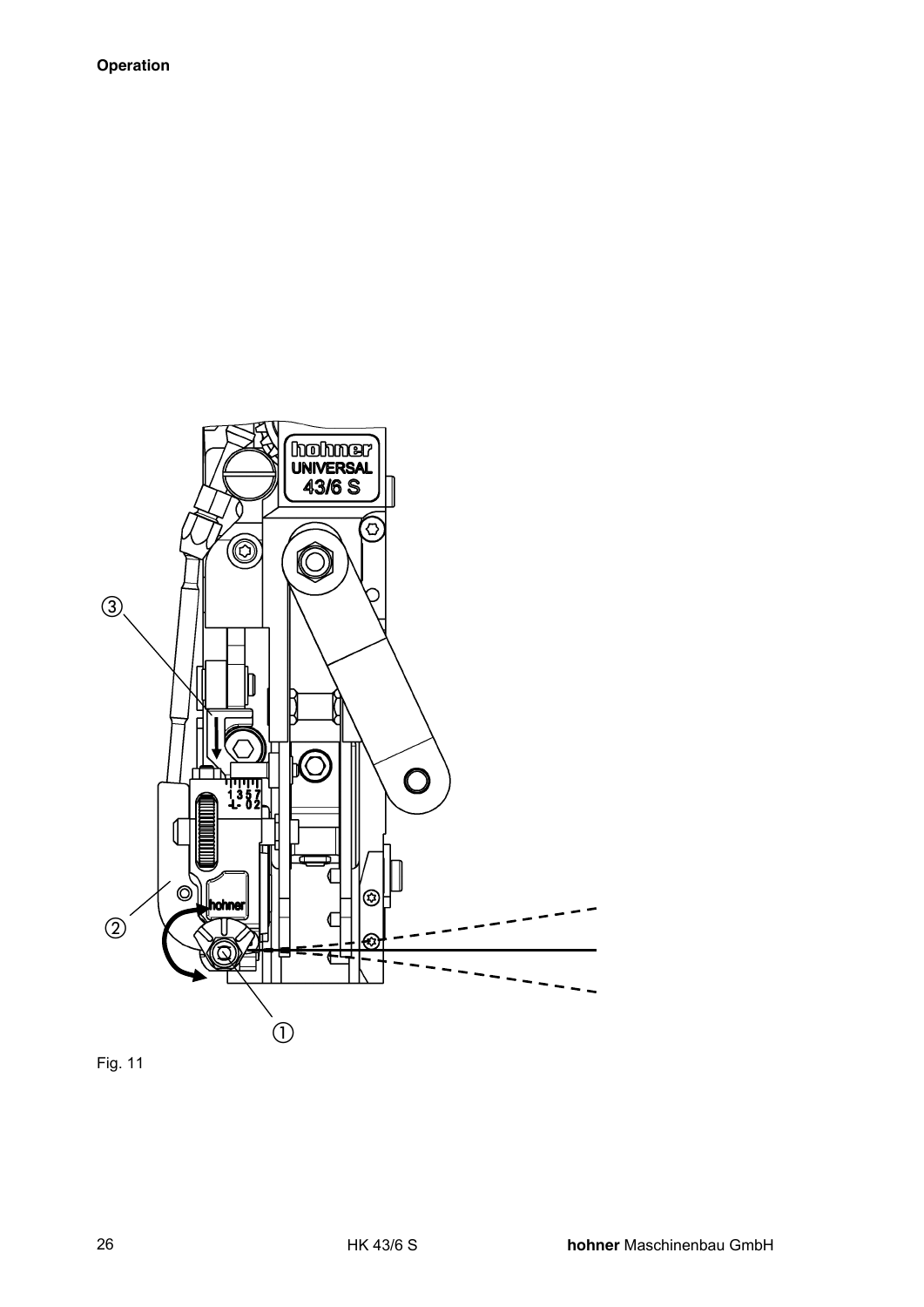#### 3.5 Straighten the stitching wire

#### - Fig. 11 -

The stitching wire must run absolutely straight out of the circular knife. The wire feed can be set to run absolutely straight by turning the wire alignment roller  $\mathbb O$  which is arranged on eccentric bearings.

Wire straightening procedure:

- First remove former. (cf. 4.2.1)
	- a) Activate the machine's jog switch if possible.
	- b) Manual wire feed (cf. 3.2 Feeding the stitching wire) Wire can be fed by turning the provided adjusting handle in the clockwise direction. When doing this, it is a good idea to cut off any overlong pieces of wire, by pressing down the knife  $s$ lider  $(3)$ .
- Turn eccentric fixing of the wire alignment roller  $\textcircled{1}$  with the screwdriver until the stitching wire runs absolutely straight out of the circular knife.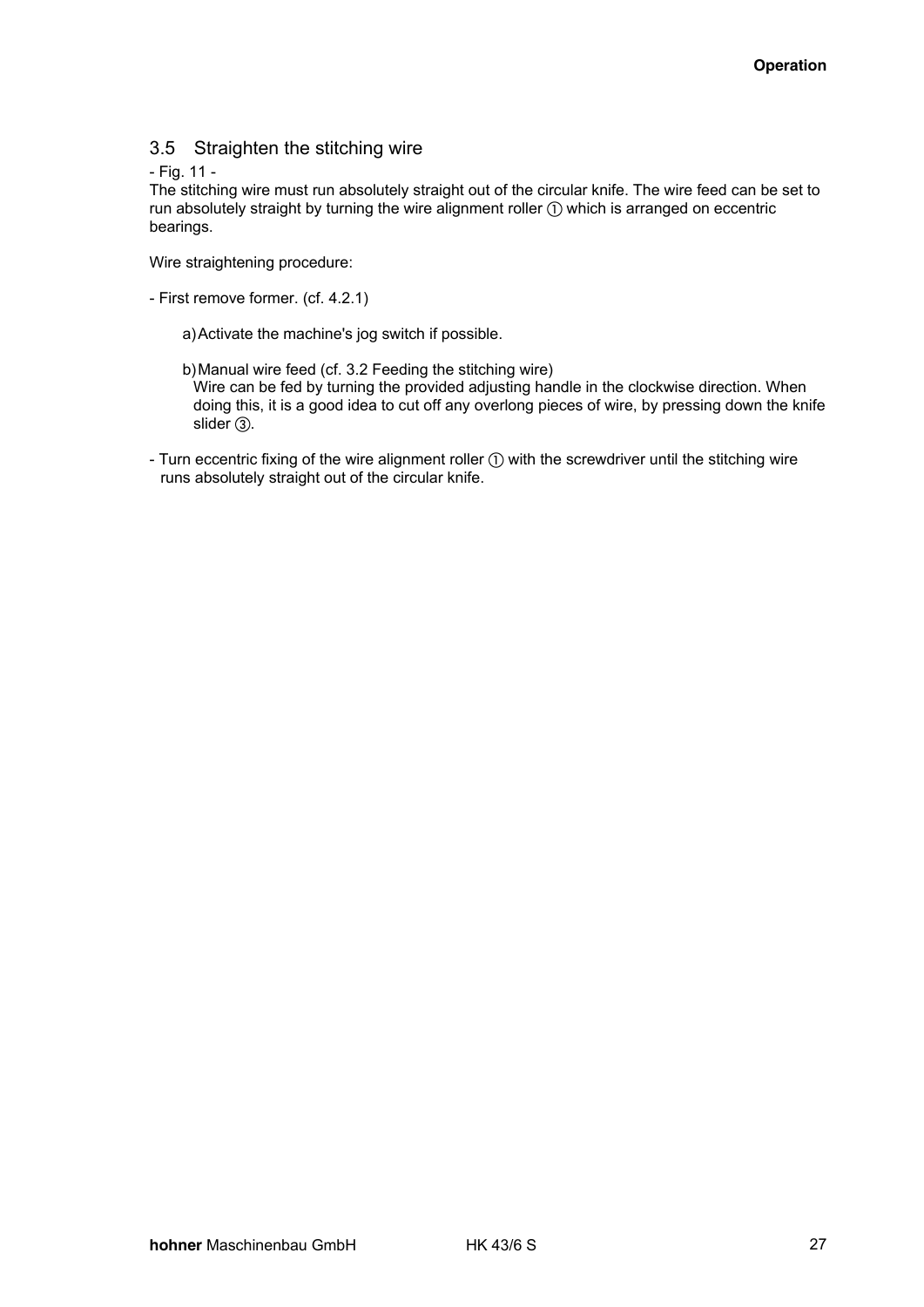

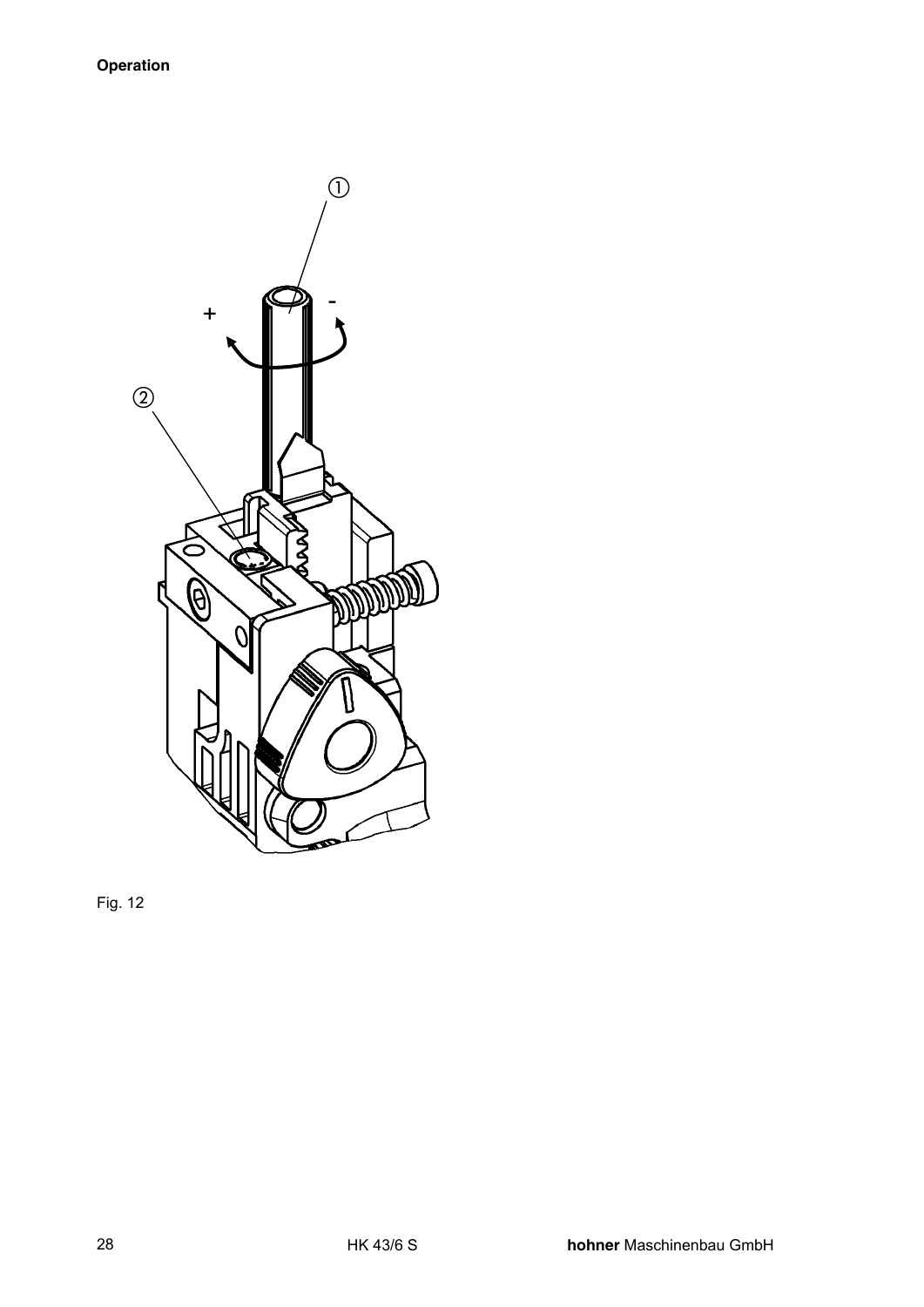#### 3.6 Setting the stitch length

#### 3.6.1 Basic setting of the stitch length

The setting is dependent on the stroke length of your machine. Basic setting is done ex works (referred to a stroke of 50 mm).

Normal stitching:



The recommended wire length for 2-sheet stitching is approx. 23 mm, the stitching unit must then be set to 2-sheet stitching.

- Set your machine for minimum stitching thickness.

- Begin your adjustment by turning the knob  $\textcircled{1}$  to the center of the "**N**" mark.

Loop stitching:



The recommended wire length for 2-sheet loop stitching is approx. 33 mm, the stitching unit must then be set to 2-sheet stitching.



When changing from normal stitching to loop stitching or vice-versa the stitch length required must be adapted.

Turn the knob  $\textcircled{\tiny{1}}$  by approx. 12.5 turns clockwise (+) for feeding more wire or anticlockwise (-) for feeding less wire.

3.6.2 Fine adjustment of the stitch length - Fig. 12 -

Fine adjustment of the wire length is performed by means of test stitches. If the stitch is not the required length, more wire can be fed by **turning** knob ① clockwise (+), or less wire can be fed by **turning** the knob **anticlockwise** (-) (cf. scale 2).

1 revolution of the knob feeds around 0.8mm wire.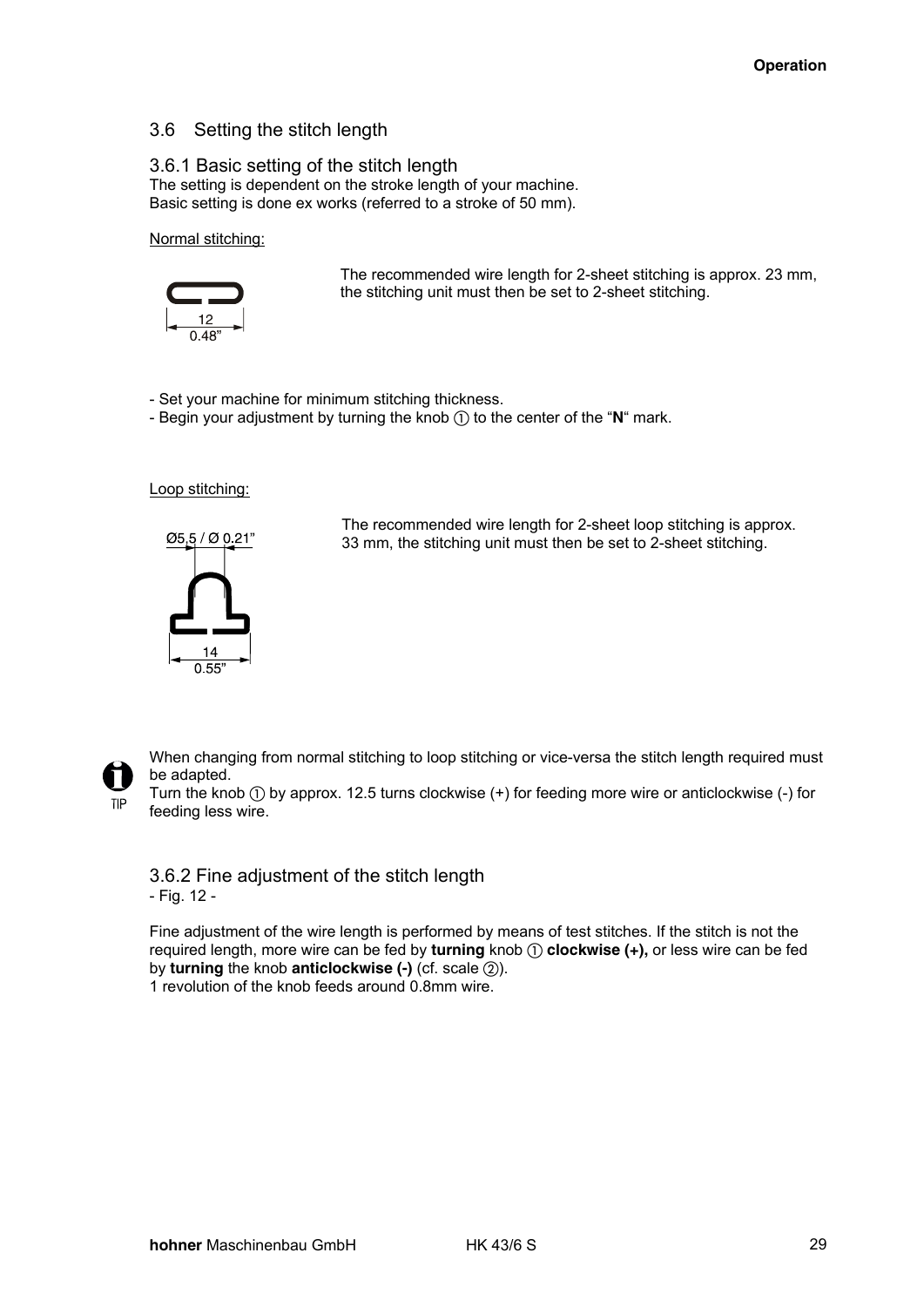

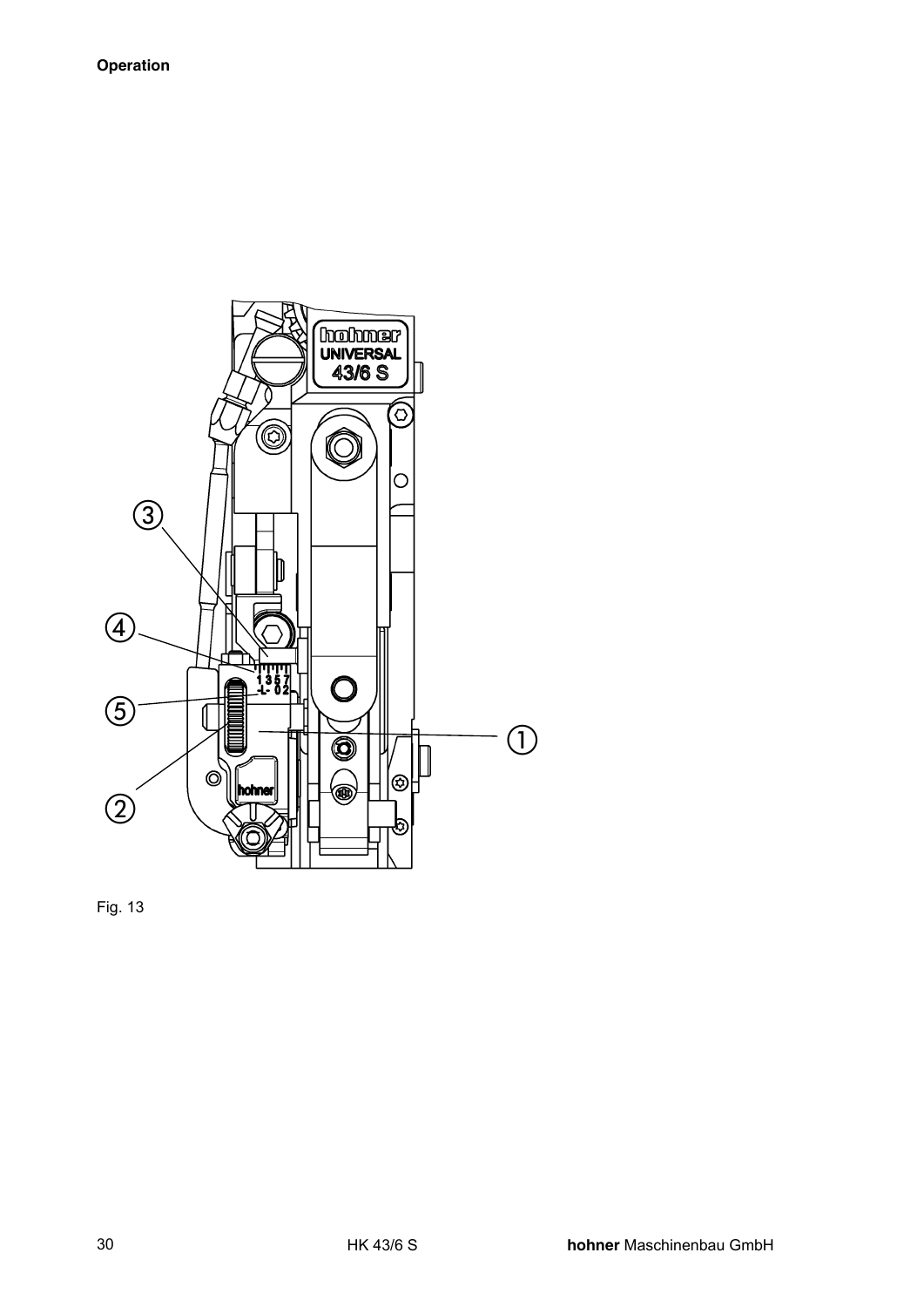3.6.3 Setting the leg length of the stitch - Fig. 13 -

The leg length of the stitch is dependent on the thickness of the product to be stitched. The knife box  $\odot$  can be adjusted in order to adapt to the thickness of the product. The end of the scale pin  $(3)$  marks the set value for the stitch thickness in mm. The upper values  $(4)$  on the scale  $(1 - 7)$ serve to set stitching thicknesses for **normal stitching** and the lower values  $\circledS$  on the scale (-L-, 0 - 2) serve to set the thickness for **loop stitching.**

- Adjust knife box  $\textcircled{\tiny{1}}$  by turning the knurled wheel  $\textcircled{\tiny{2}}$ , until the end of the pin  $\textcircled{\tiny{3}}$  indicates the value of the required stitch thickness (in mm) on the relevant scale.
- Test the leg length by a test stitch.
- Set the stitch to precisely the same leg length by turning the knurled wheel  $(2)$ .

#### **Normal stitch**

EN ENTERTA EL ENTRETA EL ENTRETA EL ENTRETA EL ENTRETA EL ENTRETA EL ENTRETA EL ENTRETA EL ENTRETA EL ENTRETA

move thumbwheel up move thumbwheel down until the gap is centered until gap is centered

**Loop stitch** 

until the gap is centered until gap is centered

move thumbwheel up move thumbwheel down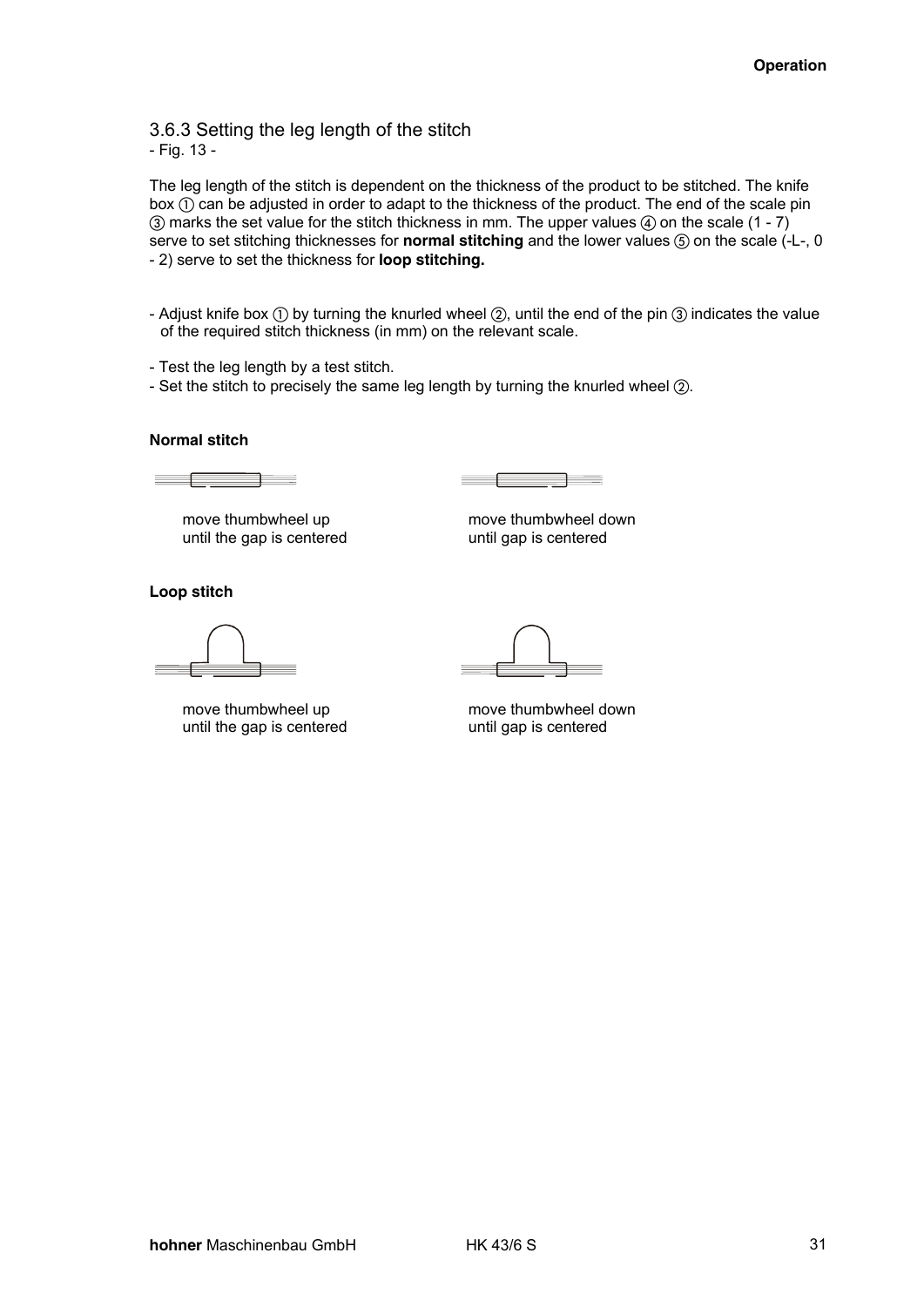**Operation** 







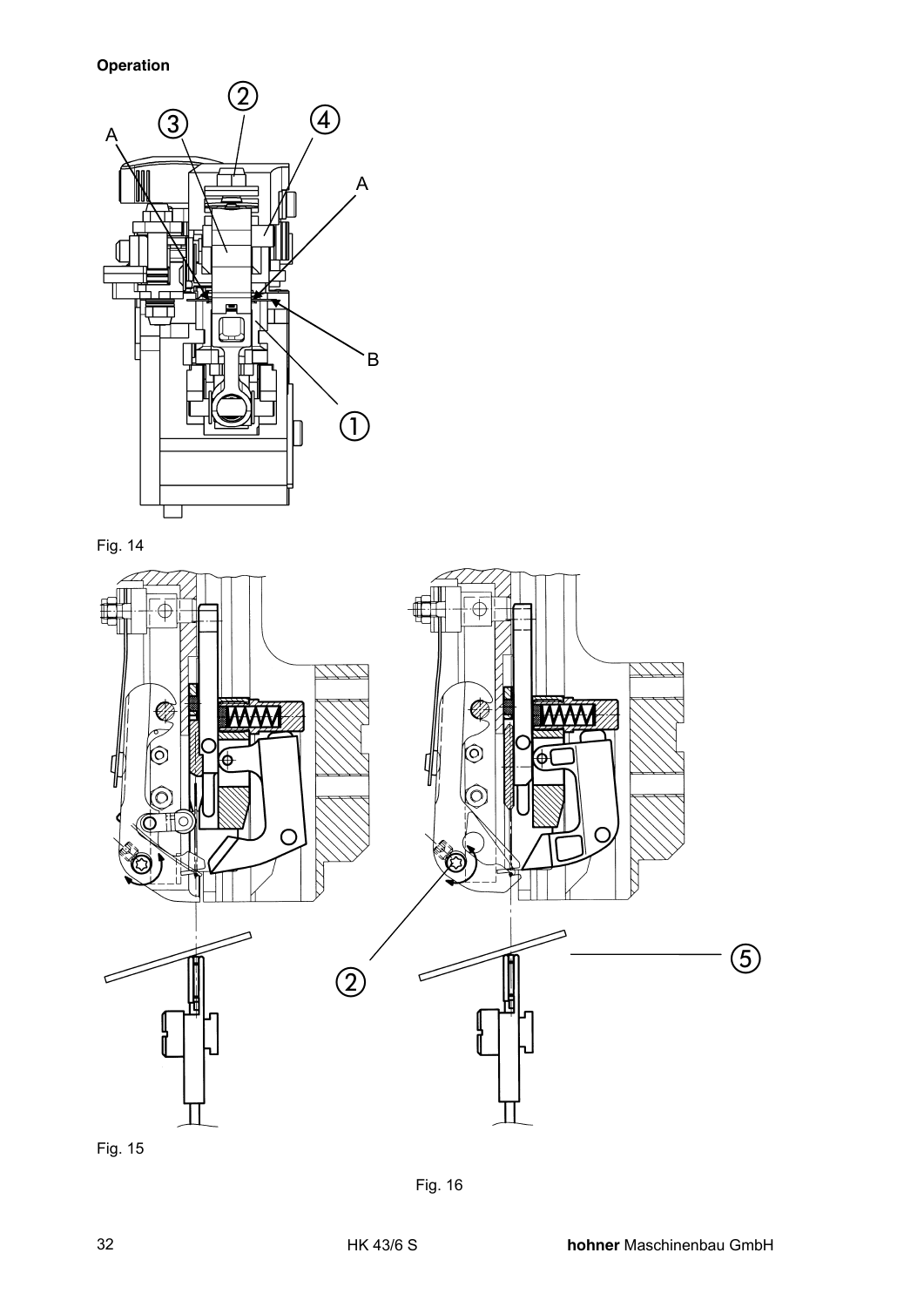#### 3.7 Seting the former

- Fig. 14, Fig. 15, Fig. 16 -

To guarantee perfect stitching, the former 3 must swivel in far enough for the stitching wire (arrow B) to be positioned exactly beneath the center of the groove (arrow A) of the bender  $\mathbb{O}$ .

A mirror (5) placed on the chlincher box can be used to check the setting on the fitted stitching head. The former  $\circled{3}$  must keep the wire (arrow B) exactly aligned with the groove (arrow A) of the bender  $\circled$ .

- Loosen the clamping screw  $(2)$ .
- Turn the eccentric former stop  $@$  until precisely aligned.
- Tighten the clamping screw  $(2)$ .



When changing the stitching wire thickness, the former setting should be checked and corrected if necessary.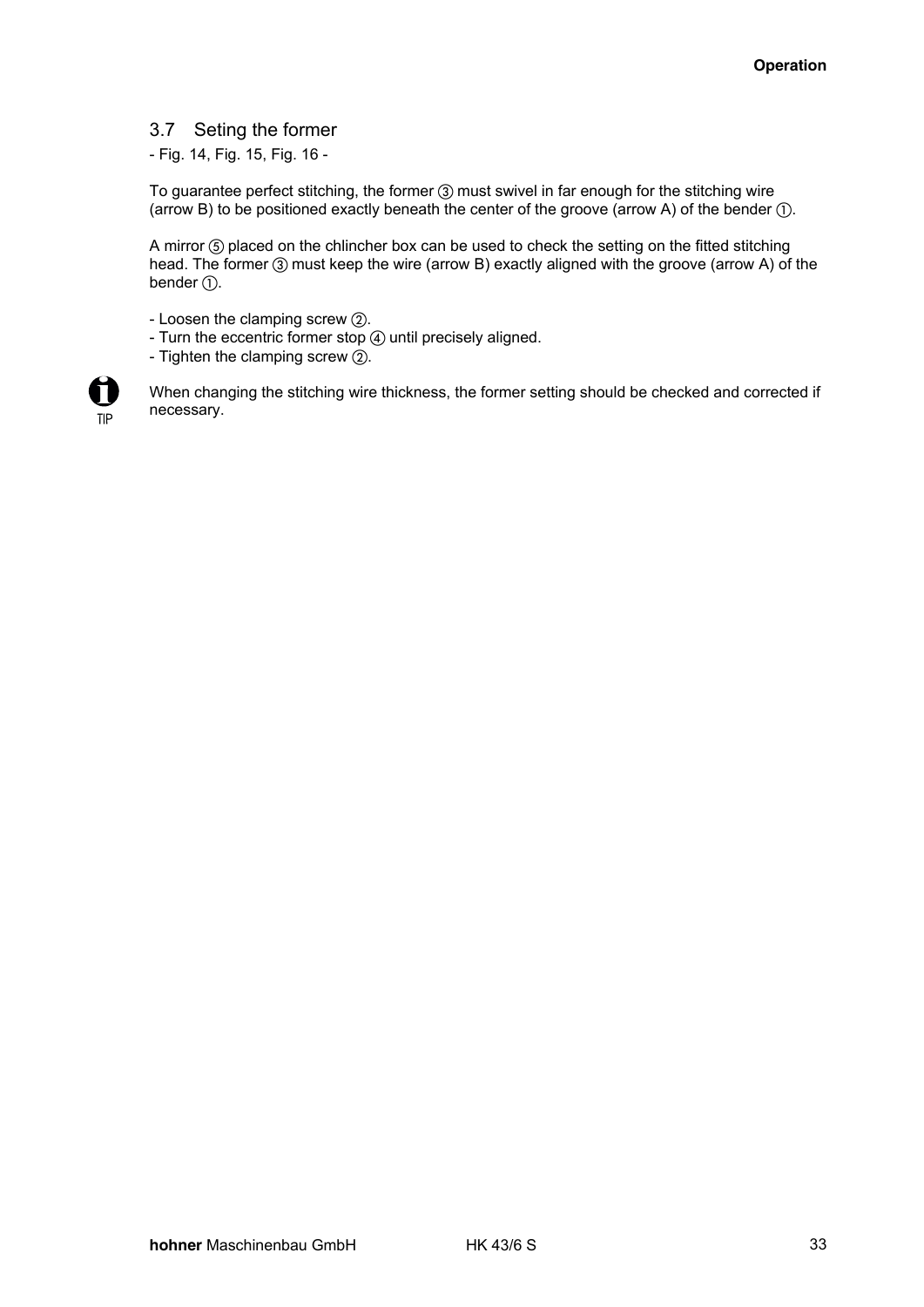# **Operation**







Fig. 19

Fig. 18a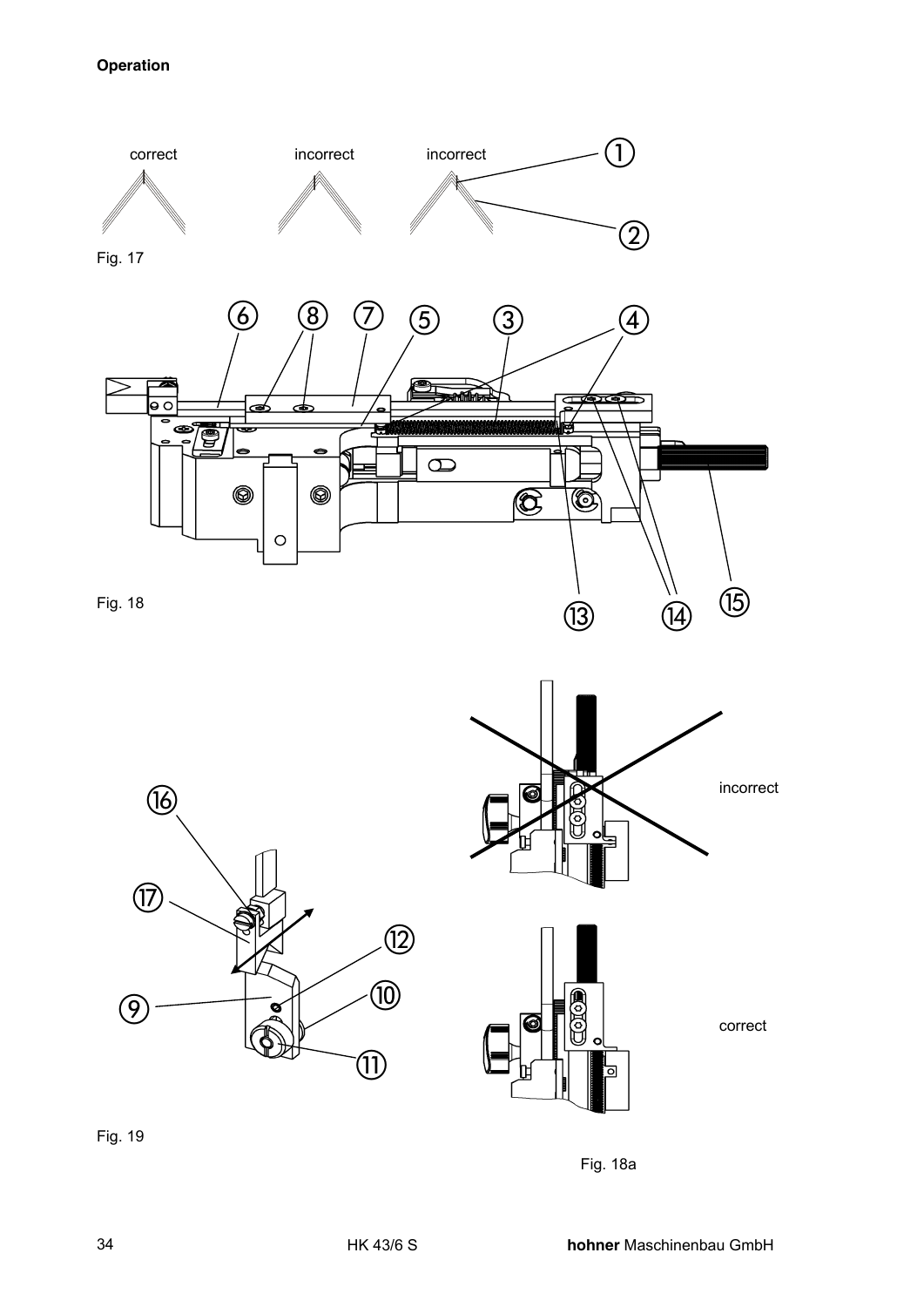#### 3.8 Spine centering parts

The spine centering parts are only used for saddle stitching. They help to precisely position the stitch  $\circled{1}$  in the center of the sheet fold  $\circled{2}$  (- cf. Fig. 17 -)

#### 3.8.1 Fitting the holding down device - Fig. 18 -

- Attach tension spring  $(3)$  to the two spring bolts  $(4)$ .

- Mount distance plate (5) on stitching head.

**TIP** 

In the case of loop stitching an additional distance plate  $(5)$  is required as otherwise the longer wire would touch the centring V-block  $(7)$ .

- Place complete rod assembly  $\omega$  with the guide plate  $\omega$  on the distance plate and fix to the housing with the help of the two countersunk screws  $(8)$ .
- Ensure that the rod assembly runs smoothly.

3.8.2 Fitting the slide

- Fig. 19 -

- Insert slotted screw  $\textcircled{\tiny 0}$  laterally into the chlincher box mounting.
- Fix slide  $\circled{9}$  with slot on slotted screw and tighten lightly using the locking nut  $\circled{1}$ .
- Push the complete slide  $\circledcirc$  against the chlincher box.
- Align the V-block of the slide to the center of the chlincher box with the help of the M5 setscrew  $(12)$ .
- Set the height of the V-block to approx. 0.5 mm above the chlincher box.
- Tighten the locking nut  $(n)$ .

# 3.8.3 Setting the holding down device

- Fig. 18, Fig. 18a, Fig. 19 -

The centring V-block  $(\bar{r})$  on the lower part of the rod linkage should lie approx. 3 - 5 mm beneath the edge of the bender. This can be adjusted by moving the plate (i) in the slot.



- Install stitching head in the stitching unit (cf. 3.1). You must ensure that the **locating key** 3 of **the plate is positioned on the lifting bar and is not,** as is the case with the stitching head locating key, **inserted into the locating groove** (cf. Fig. 18a).
- Loosen the 2 countersunk screws (4).
- Drive rod linkage into plate (6) until the lower part of the rod linkage is positioned approx. 3 5 mm beneath the edge of the bender.
- Tighten the 2 countersunk screws (4).

The centring V-block  $(\overline{n})$  can be moved backwards or forwards by turning the adjusting screw  $(\overline{n})$ .

- Move centring V-block  $\textcircled{r}$  far enough backwards or forwards so that it is precisely aligned with the V-block of the slide  $(9)$ .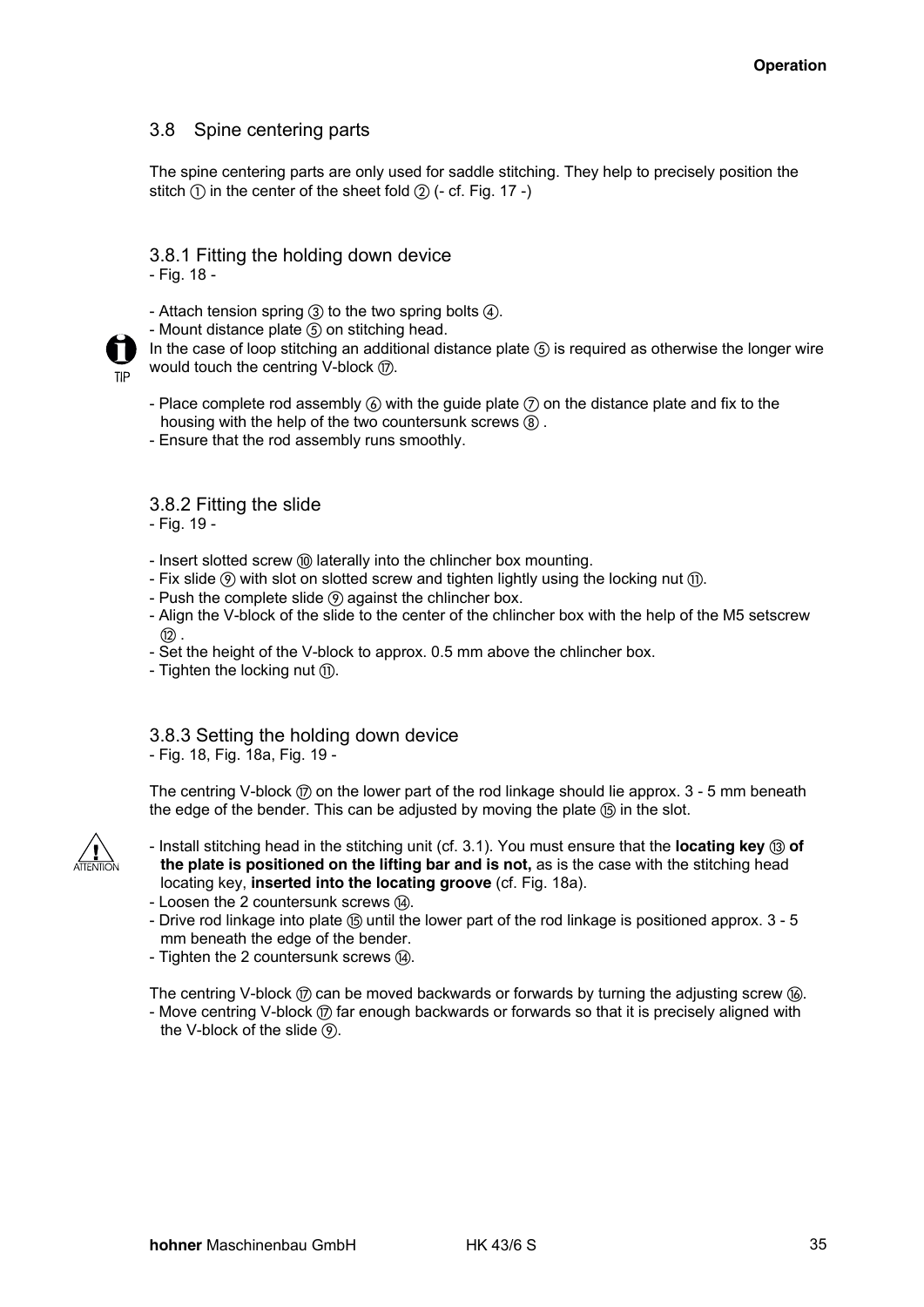Converting the Stitching Head **(Standard Stitch / Loop Stitch)**

Exchangeable parts for loop stitch





O

L

O



Fig. 20

Fig. 20a

Exchangeable parts for standard stitch





Fig. 21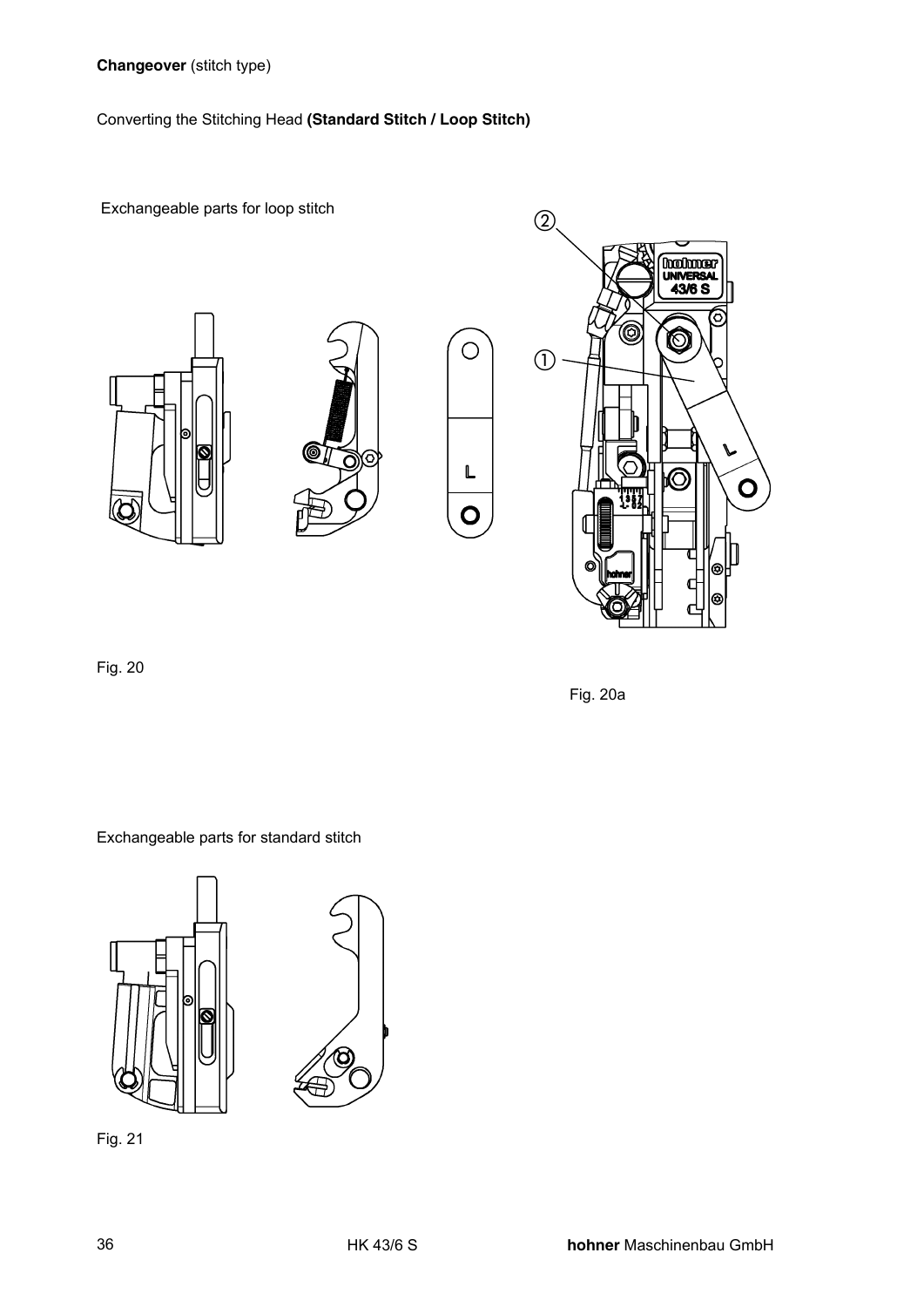#### 3.9 Exchangeable parts

- Fig. 20, Fig. 20a, Fig. 21 -

To change over from standard stitching to loop stitching, a set of exchangeable parts, art. no. 9964 401 is required, consisting of:

| Bender -L-, cpl. | Art. no. 9964 440 |
|------------------|-------------------|
| Former -L-, cpl. | Art. no. 9964 435 |
| Leaf spring -L-  | Art. Nr. 3964 427 |

#### 3.10 Procedure

- Remove stitching head.
- Install additional leaf spring -L- ①. When installing the leaf spring -L- ①, please tighten the selflocking hexagon head screw  $\oslash$  only so strong, that you can still turn the leaf springs.
- Remove former (cf. 4.2.1 Replacing the former).
- Remove bender (cf. 4.2.3 Replacing the bender).
- Remount bender and former for loop stitching in the inverse order.
- Install and set stitching head.

#### 3.11 Adapting the stitch and leg length settings

As the loop stitch requires a longer wire piece, a new setting is required for the stitch and leg length (cf. 3.6).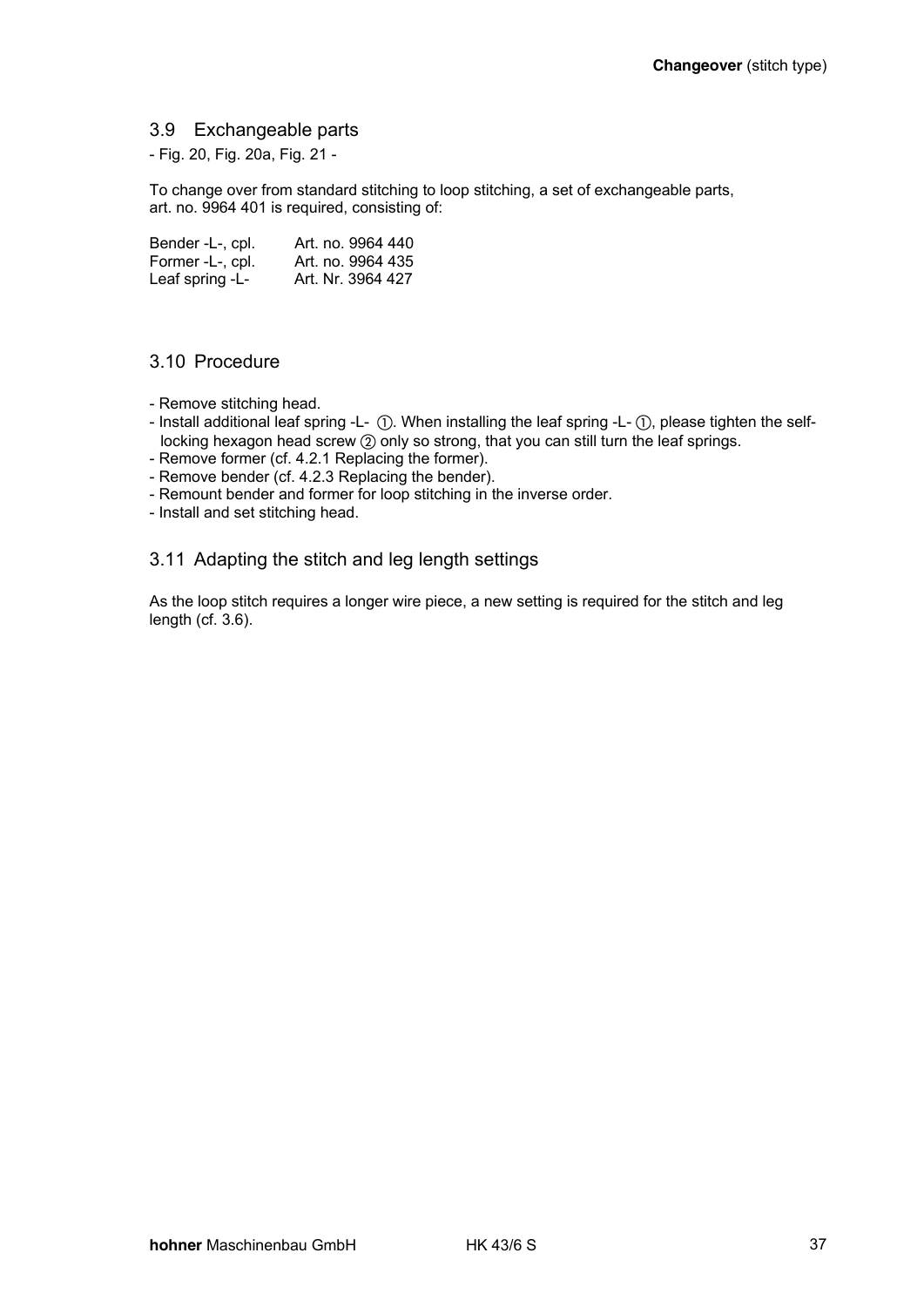# **4 Servicing**



Fig. 22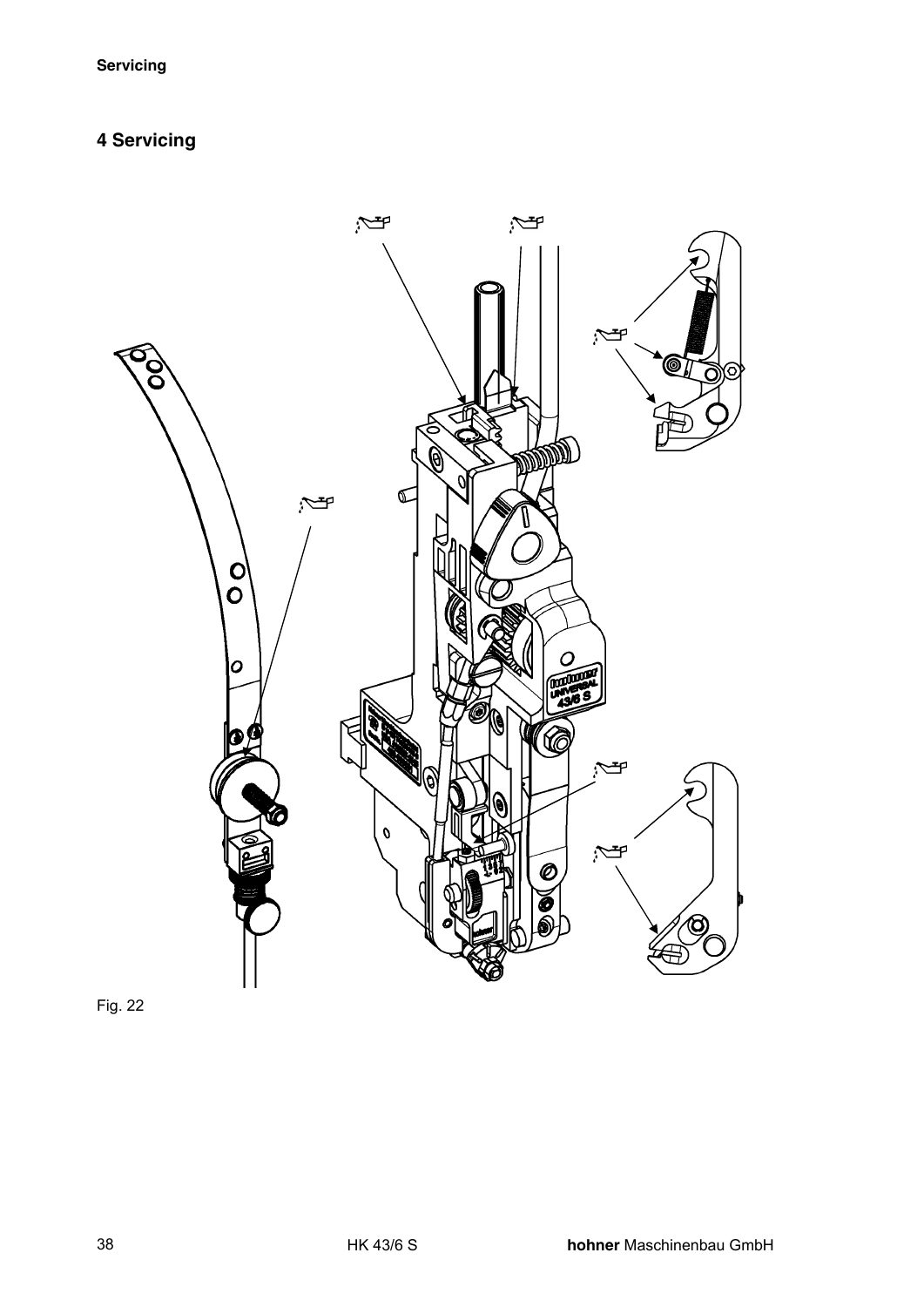#### 4.1 Lubrication

#### - Fig. 22 -

After approx. 16 operating hours, the stitching head must be lubricated with the lubricants described below.

The felt disks of the wire feed spring must also be lightly lubricated from each day.



If the stitching head is not regularly lubricated, greater wear will occur, the service life of the stitching head will be considerably decreased and premature failure of the stitching head may occur.

#### 4.1.1 Lubricants

Lubricating grease for guideways and friction points: High temperature high performance grease **Recommendation:** RIVOLTA s.k.D. 4002 - Order no. 96 90 016

Oil for felt disks:

Guideway oil with viscosity class 65-70 (ISO- viscosity class in accordance with DIN 51 519).

#### 4.1.2 Lubrication plan

| Date | <b>Operating hours</b>                | Oil or grease used | Performed by:     |
|------|---------------------------------------|--------------------|-------------------|
|      | status - display on<br>stitching unit |                    | Name<br>Signature |
|      |                                       |                    |                   |
|      |                                       |                    |                   |
|      |                                       |                    |                   |
|      |                                       |                    |                   |
|      |                                       |                    |                   |
|      |                                       |                    |                   |
|      |                                       |                    |                   |
|      |                                       |                    |                   |
|      |                                       |                    |                   |
|      |                                       |                    |                   |
|      |                                       |                    |                   |
|      |                                       |                    |                   |
|      |                                       |                    |                   |
|      |                                       |                    |                   |
|      |                                       |                    |                   |
|      |                                       |                    |                   |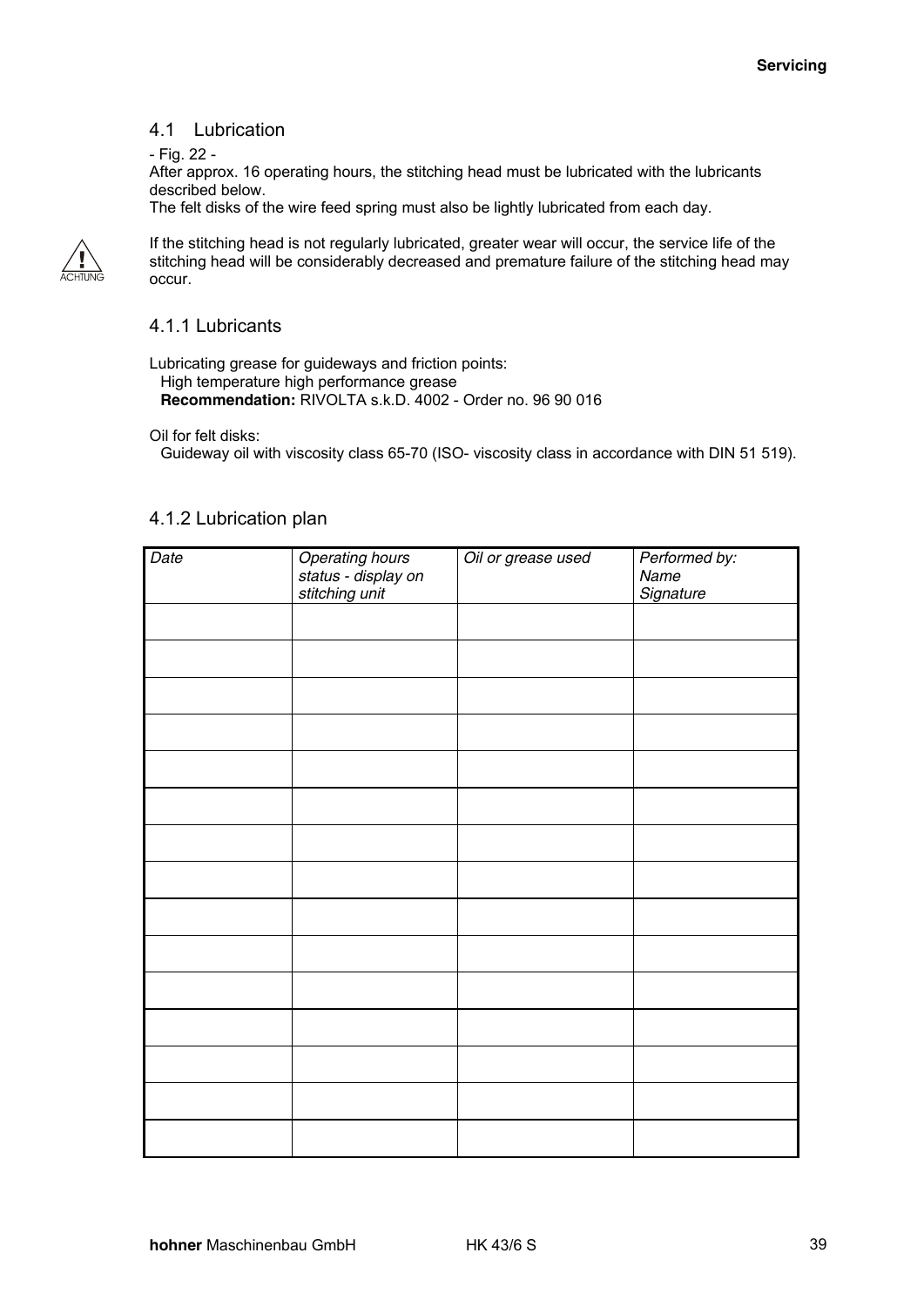4.2 Installation and replacement of parts



Fig. 23

Fig. 24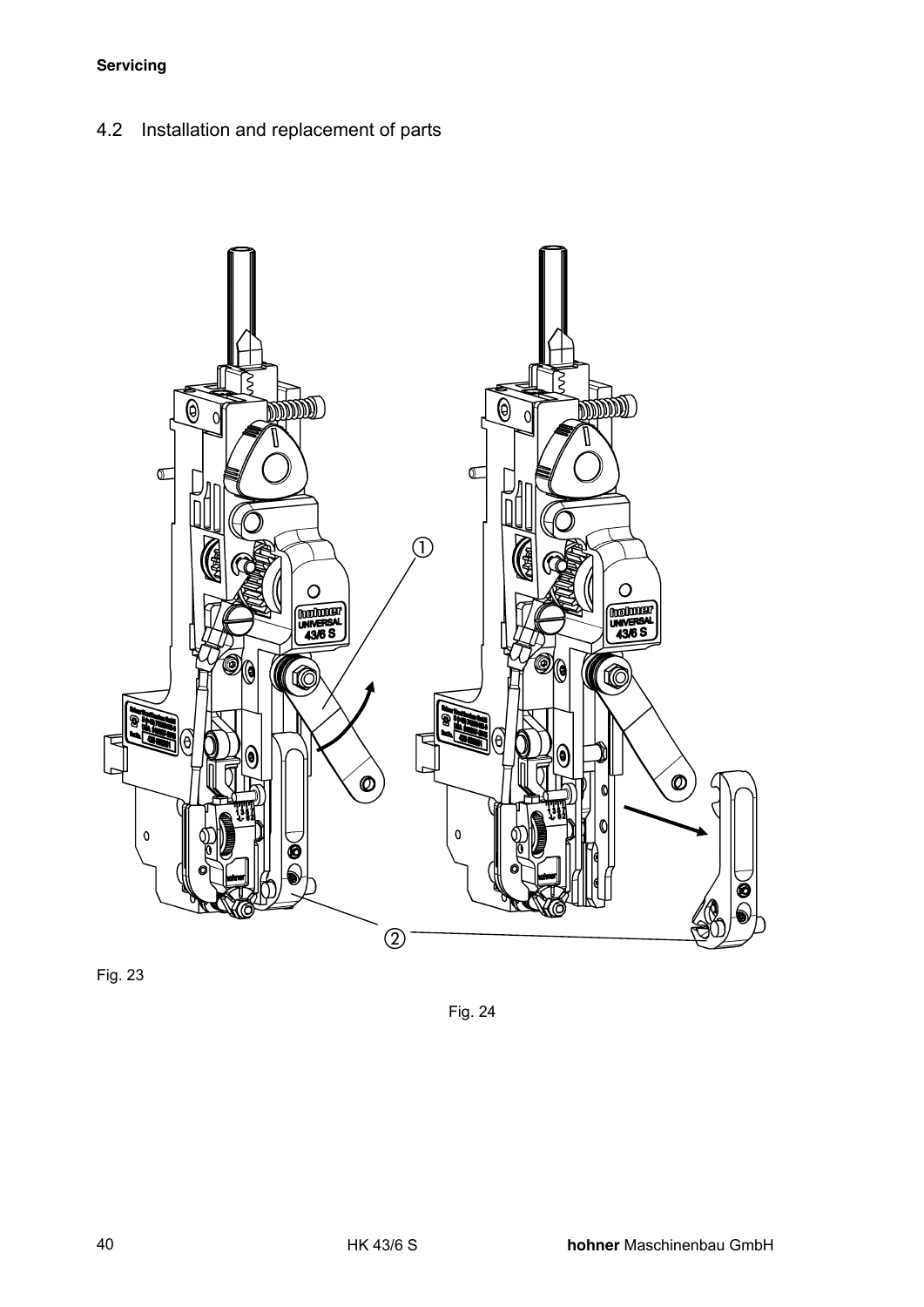4.2.1 Replacing the former - Fig. 23, Fig. 24 -

- Turn leaf spring  $\textcircled{\scriptsize{1}}$  to the side and remove former  $\textcircled{\scriptsize{2}}$  forwards.

Installation is performed in the reverse.

- Adjust former according to Chap. 3.7.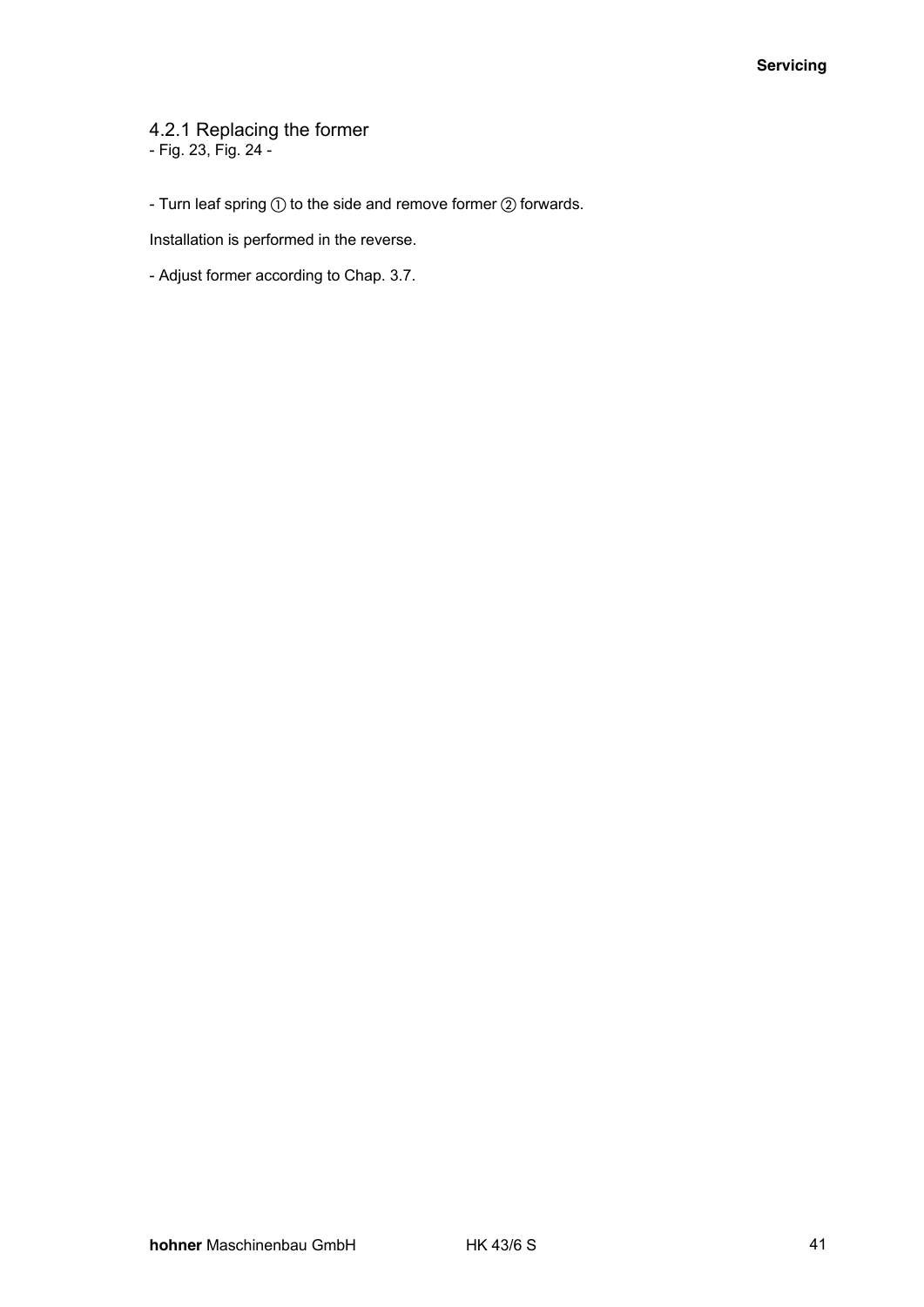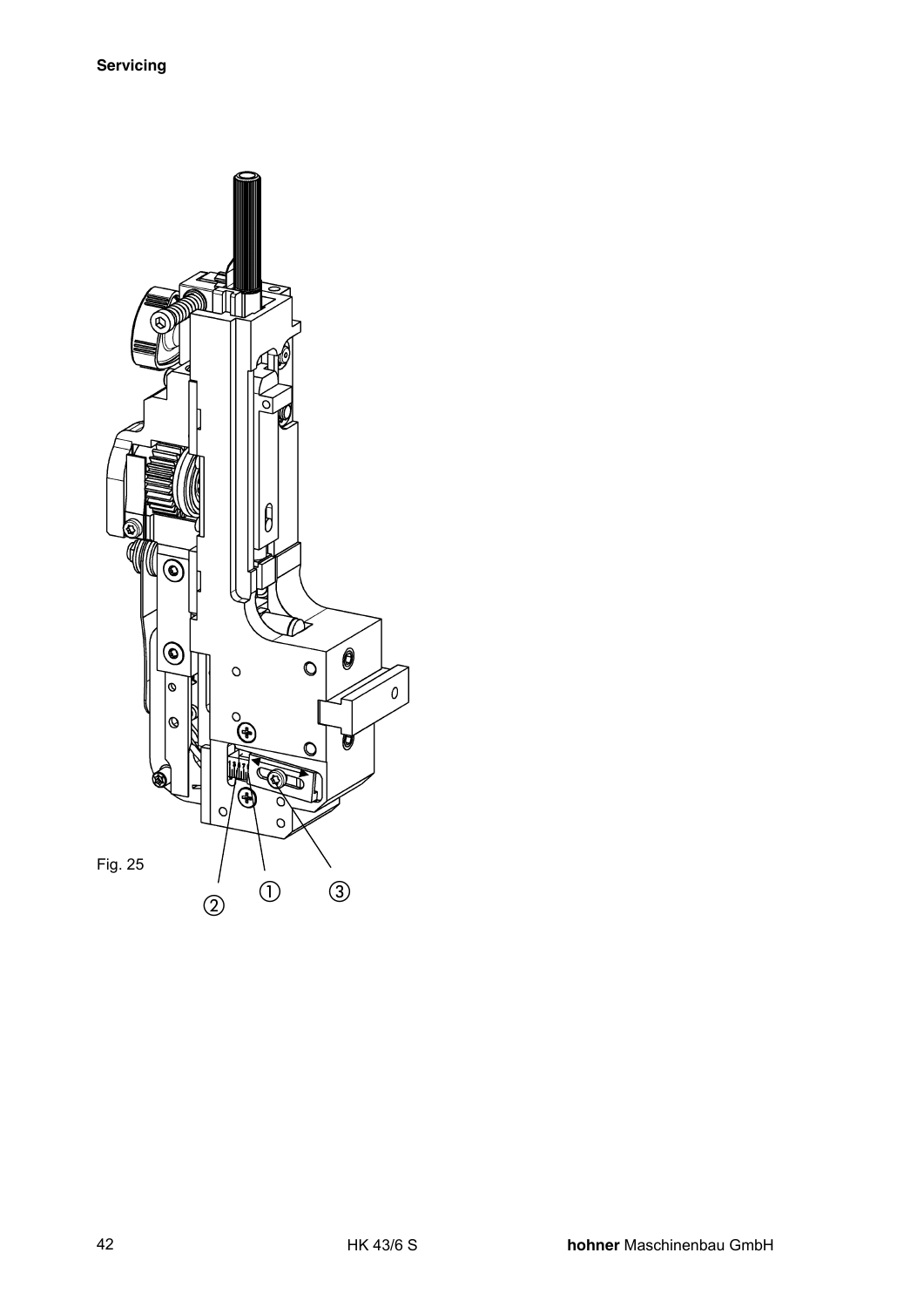## 4.2.2 Removing the bender stop

- Fig. 25 -

The bender stop dictates the lower position of the bender. This stop ensures that the bender does not strike against the product during stitching of thin products and can damage them. The basic setting of the bender stop is performed at the factory.



**Before removing the bender stop** read off and record the position of the left edge of the slide  $\circled$ on the scale  $(2)$ , so that you can subsequently reset the bender stop to the same position.

- Unscrew the screw  $\circled{3}$  and remove bender stop  $\circled{2}$  with slide  $\circled{1}$ .

Installation is performed in the inverse order.

- First, screw in the screw lightly.
- Reset the slide by moving it to the read off scale value (arrow).
- Tighten the screw.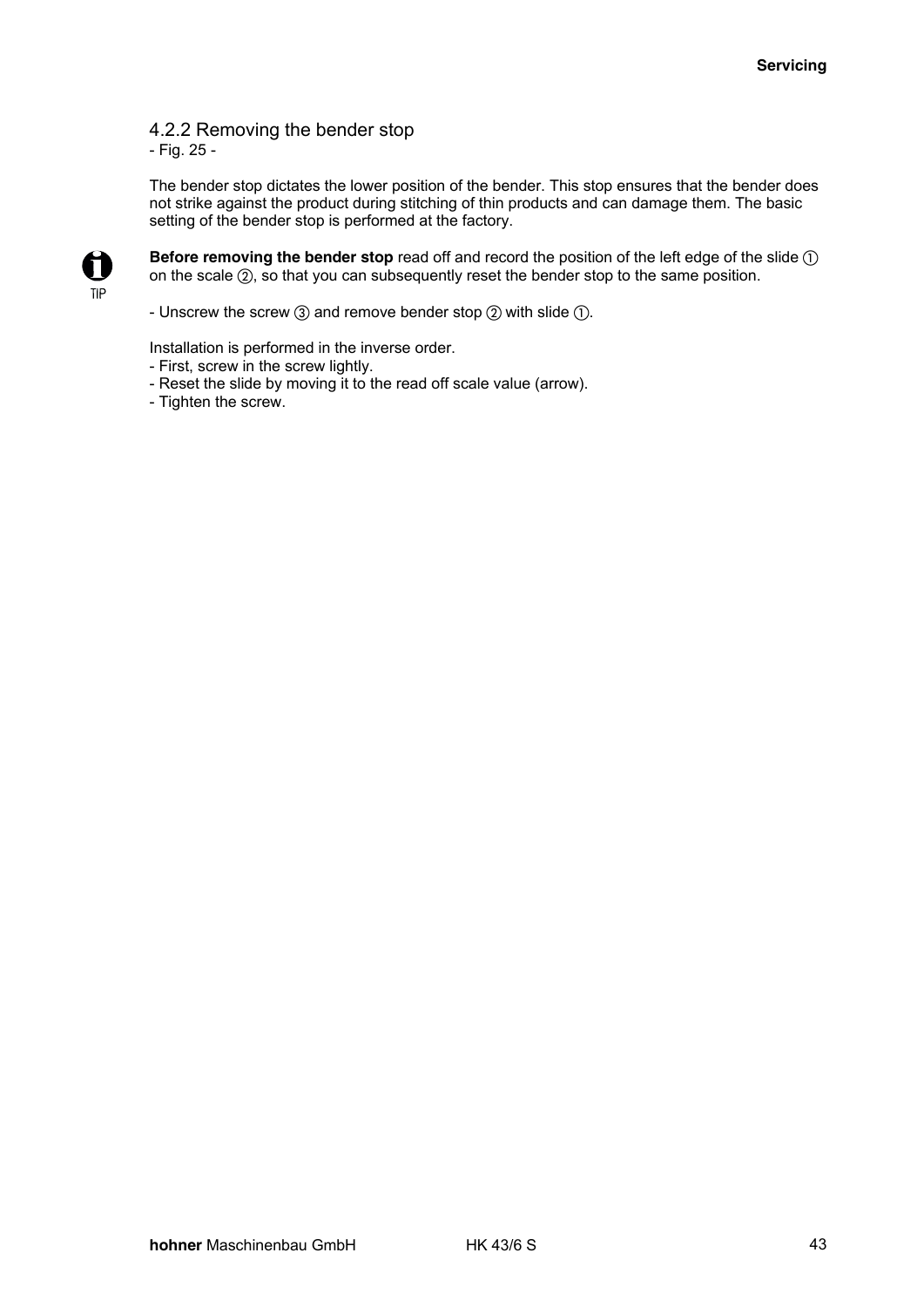

Fig. 26

Fig. 27



Fig. 28



Fig. 29

Fig. 30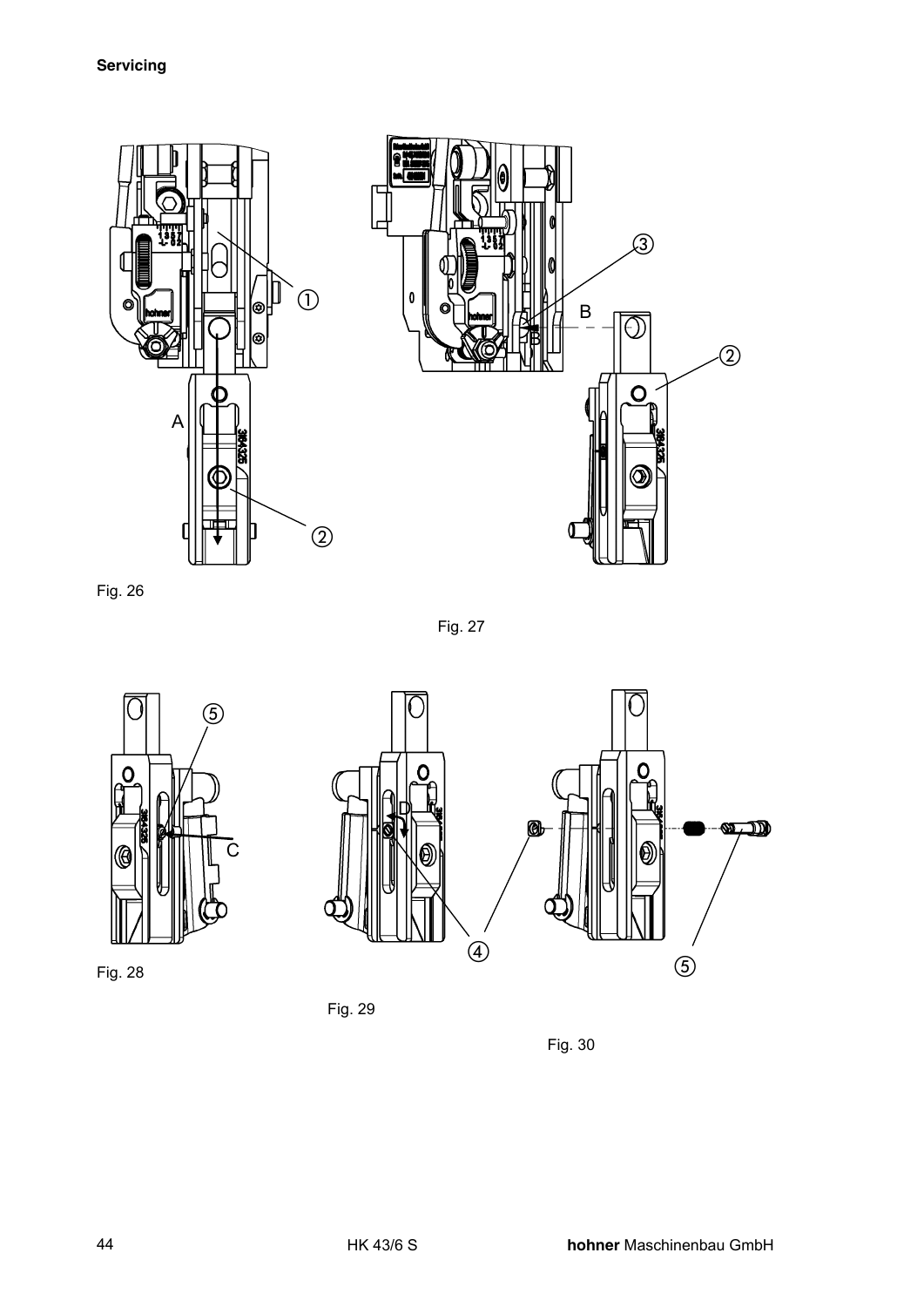#### 4.2.3 Replacing the bender

- Fig. 26, Fig. 27 -

To replace the bender, the unit main slide  $\mathbb{O}$  - bender  $\mathbb{Q}$  must be pulled far enough down out of the stitching head to allow the bender to be lifted off the retaining bolt  $\Omega$  of the main slide.

- Remove bender stop (cf. 4.2.2).
- Remove former (cf. Replacing the former).
- Push main slide  $\textcircled{\scriptsize{1}}$  with bender  $\textcircled{\scriptsize{2}}$  downwards in the stitching head (arrow A).
- Remove bender from retaining bolt (3) (arrow B).

Installation is performed in the inverse order.

#### 4.2.3.1 Bender lock

Reliable wire forming is ensured by the bender lock fitted in the bender. This prevents the bender from being pushed together in the wire forming phase.

#### 4.2.3.2 Removing the bender lock

- Fig. 28, Fig. 29, Fig. 30 -
- Press actuating pin  $(5)$  into the bender (arrow C) until the pin retainer  $(4)$  protrudes far enough from the bender to enable it to be turned.
- Turn pin retainer by 90° (arrow D) and remove.
- Remove actuating pin with spring.



Installation is performed in the inverse order. - After fitting **always** check that the pin retainer and limiter pin operate smoothly.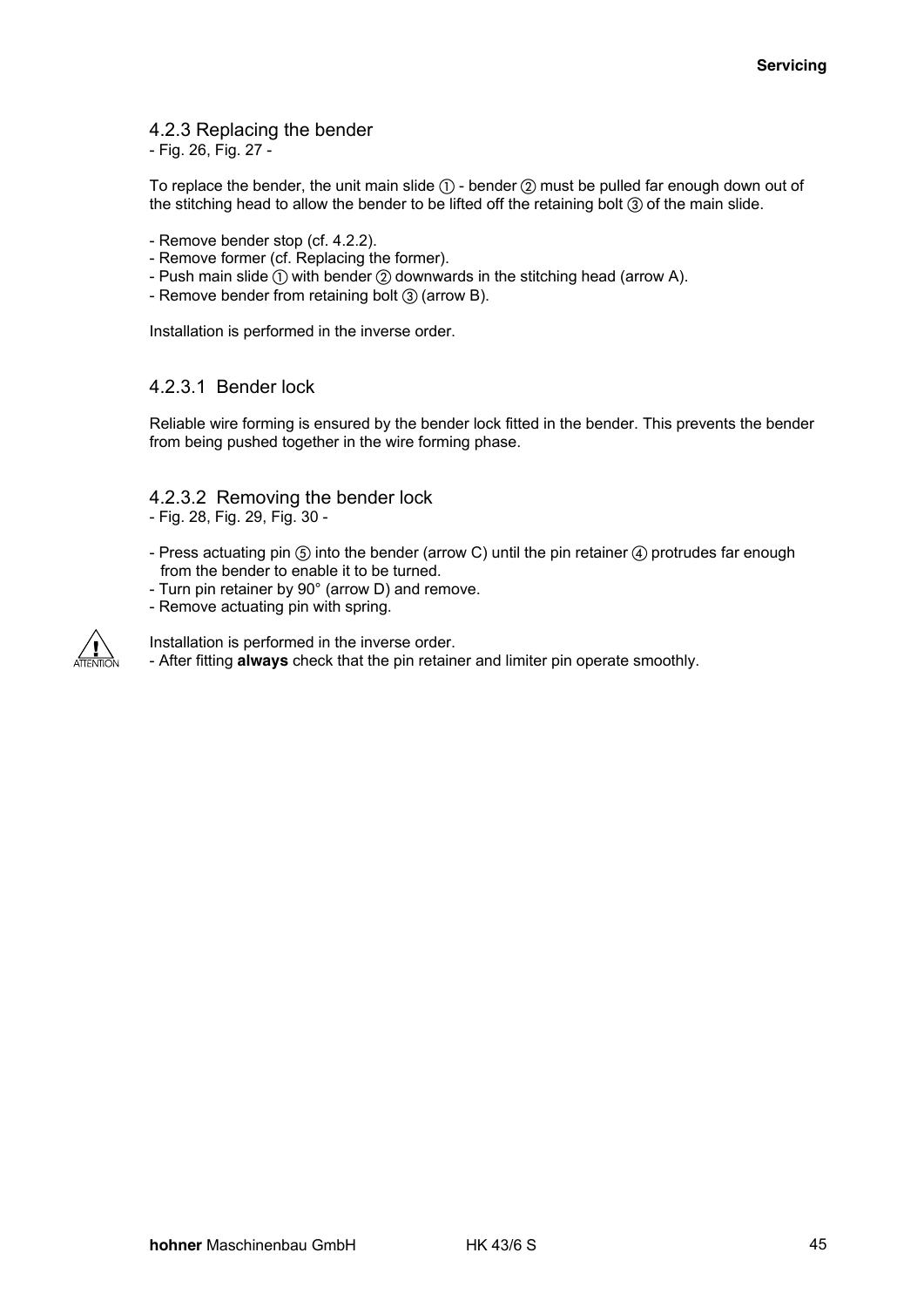

Fig. 31





Fig. 32

Fig. 33



Fig. 34

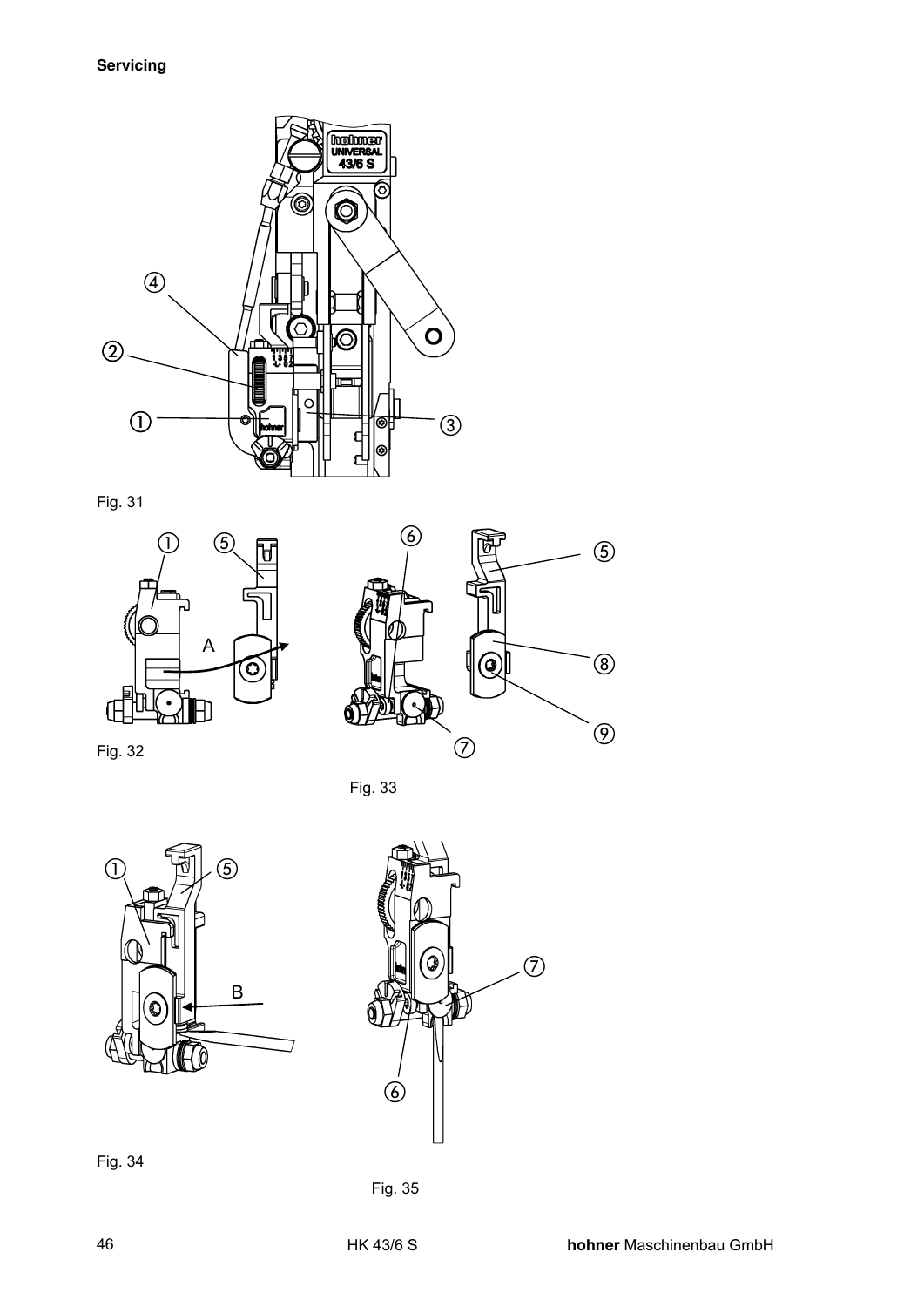4.2.4 Replacing the knife

- Fig. 31 -

- To replace the knife, move the knife box  $\textcircled{\tiny{1}}$  completely away from the guide  $\textcircled{\tiny{3}}$  by turning the knurling wheel  $(2)$  and remove from the stitching head.



- Fig. 32 -
- Push the knife slider  $\circledS$  out of the knife box  $\circledD$  (arrow A)

Make sure that the pressure spring doesn't strip.

- Change the knife (see following chapter)

- Fig. 34 -

- Replace knife slider  $\circledS$  in the knife box  $\circlearrowleft$  (arrow B), compressing the pressure spring of the knife slider with a screwdriver, and pushing it into the knife box. Make sure that the pressure spring is not bent.



- Fig. 31 -

- Place knife box  $\textcircled{\scriptsize{1}}$  on the guide  $\textcircled{\scriptsize{3}}$ .
- Attach flexible wire feed to drill hole  $\overline{a}$  in knife box.
- Return knife box to the desired position by turning the knurling wheel.

# 4.2.4.1 Rotating/Changing the flat knife

- Fig. 33 -



The flat knife has 2 cutting edges. If the first cutting edge is blunt, the knife can be rotated.

- Unscrew fastening screw  $\circledR$ .
- Rotate or replace flat knife  $\circledR$  and tighten fastening screw  $\circledR$ .

4.2.4.2 Replacing the circular knife

- Fig. 33 -

- Loosen the clamping screw  $\mathcal{C}$  and remove the circular knife  $\mathcal{D}$ .
- Press new circular knife completely into the seat in the knife box.
- Adjust circular knife (cf. Adjusting the circular knife).

4.2.4.3 Adjusting the circular knife - Fig. 35 -

The circular knife is adjusted so as to ensure clean cutting of the wire. When the knives are mounted, set the clearance between the flat and circular knives by carefully "levering" with a screwdriver.

- Loosen clamping screw  $\circled{a}$  and position circular knife  $\circled{c}$  exactly against the flat knife by "levering" with a screwdriver.
- Tighten clamping screw  $\omega$ .



If the distance between the knives is set too close the knife slider 5 may block and cause a wire jam.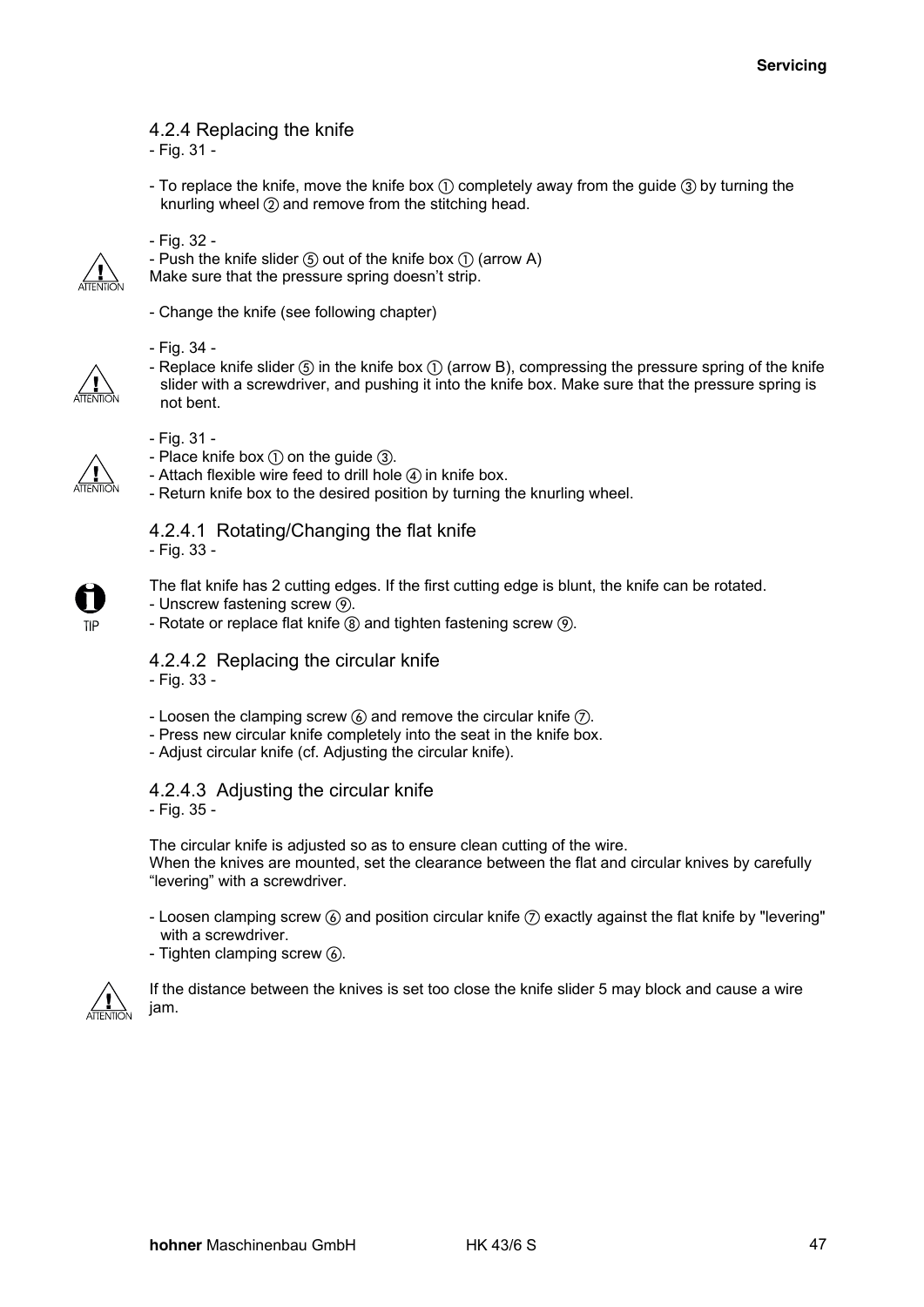



Fig. 36

Fig. 37



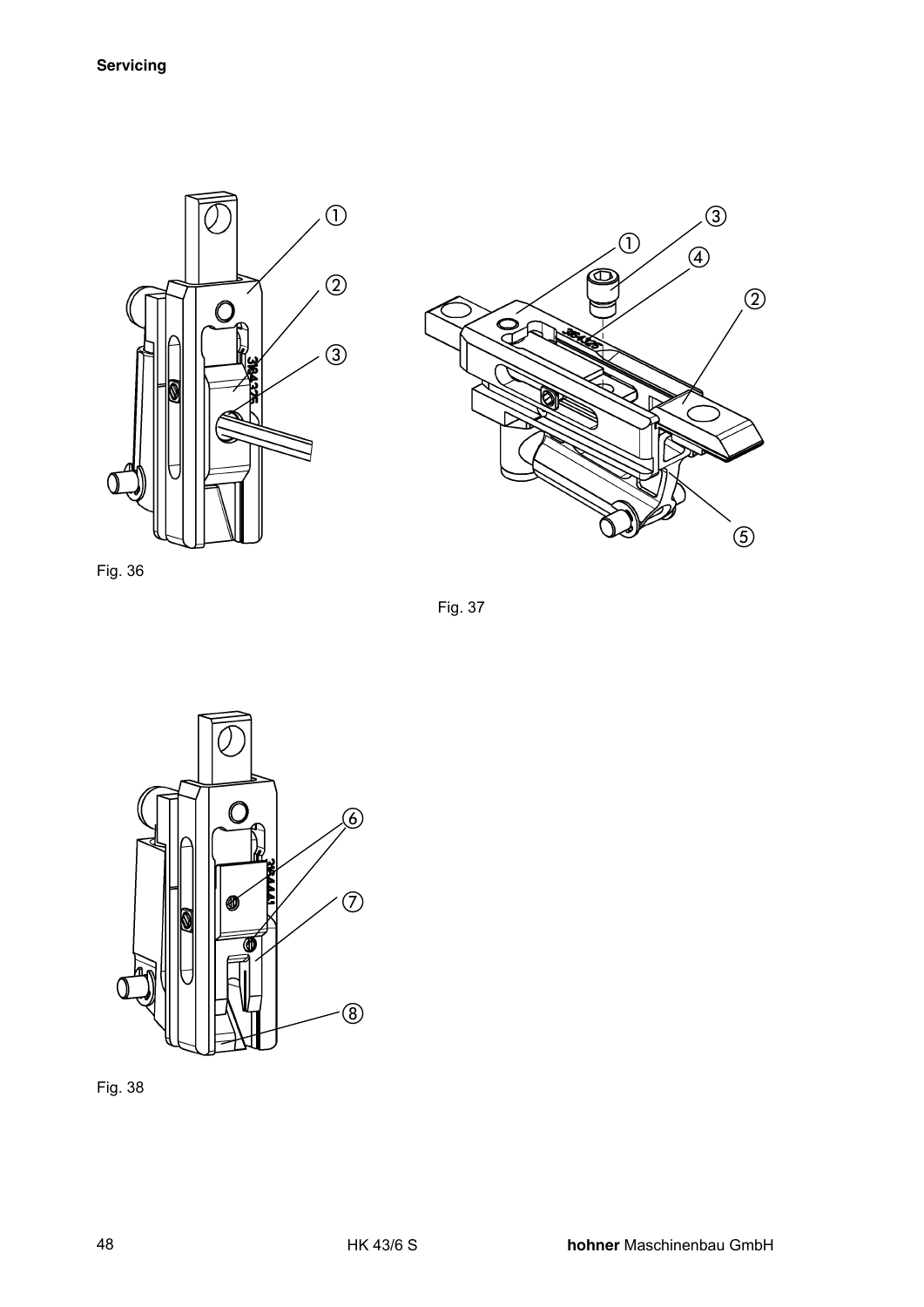#### 4.2.5 Replacing the driver (normal stitch) - Fig. 36, Fig. 37 -



The driver  $(2)$  can be used twice (only with normal stitching). If one side is damaged or deflected, the driver can be turned round.

Drivers and benders are numbered  $(4)$ . Care must be taken that drivers are always used with matching benders ( see table below ), as their wire guiding grooves are different.

- Unscrew fastening screw  $(3)$  and push the driver  $(2)$  down out of the bender.
- Rotate driver.

**or** 

- Change driver.
- Press shoe tongue (5) back and push driver into the bender from beneath.
- Secure driver with fastening screw.

| Round wire no. 24 - 26<br>Driver: 31 64 335 | with bender: 31 64 325 |
|---------------------------------------------|------------------------|
| Round wire no. 26 - 28<br>Driver: 31 64 337 | with bender: 31 64 327 |

#### 4.2.6 Replacing the driver (loop stitch)

- Fig. 38 -

- Unscrew setscrew  $\omega$  and push the driver  $\omega$  down out of the bender.

- Change driver.
- Press shoe tongue  $\circledast$  back and push driver into bender from beneath.
- Secure driver with setscrews.

Round wire no. 24 - 26

Driver -L-: 31 64 412 with bender -L-: 31 64 441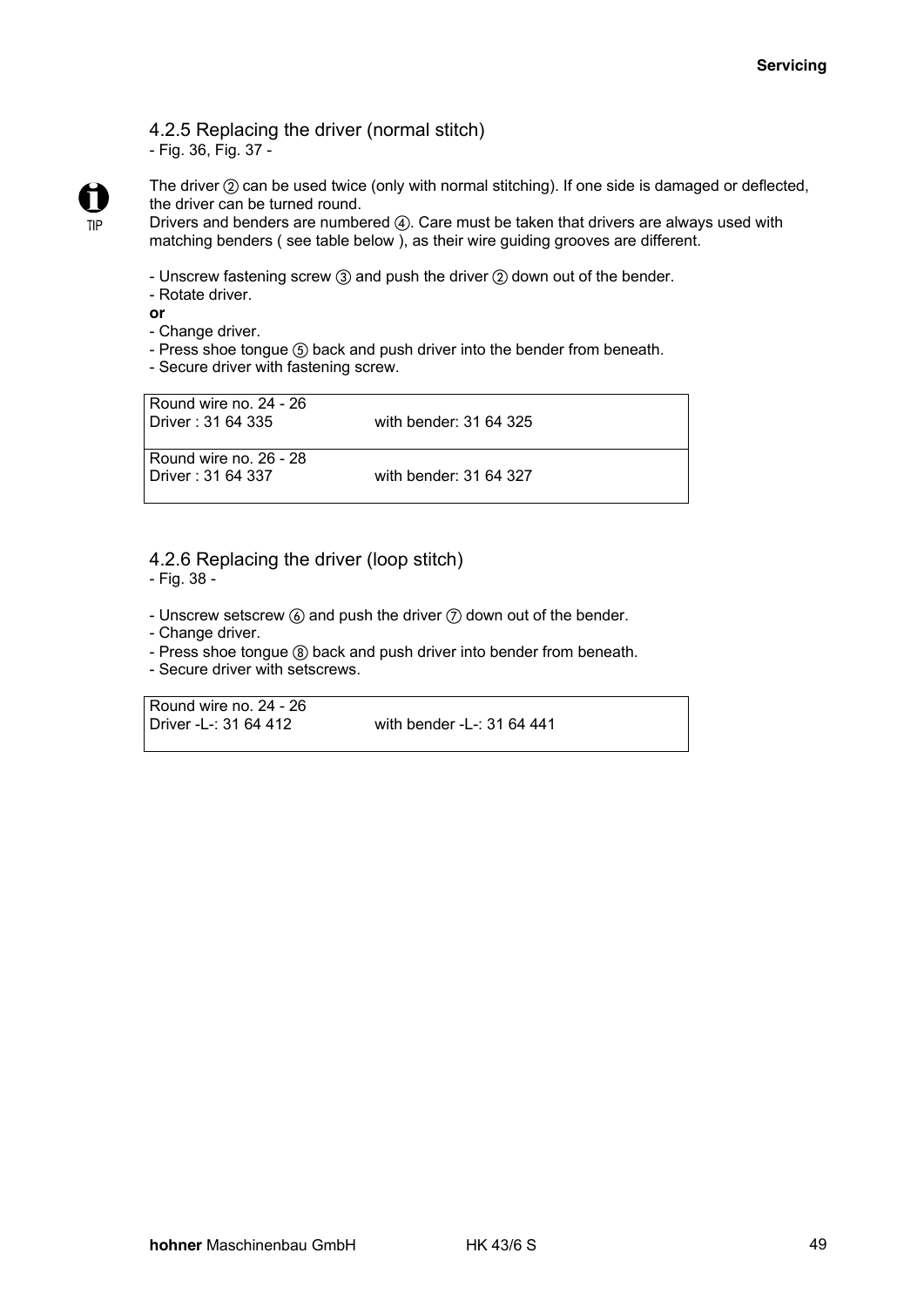

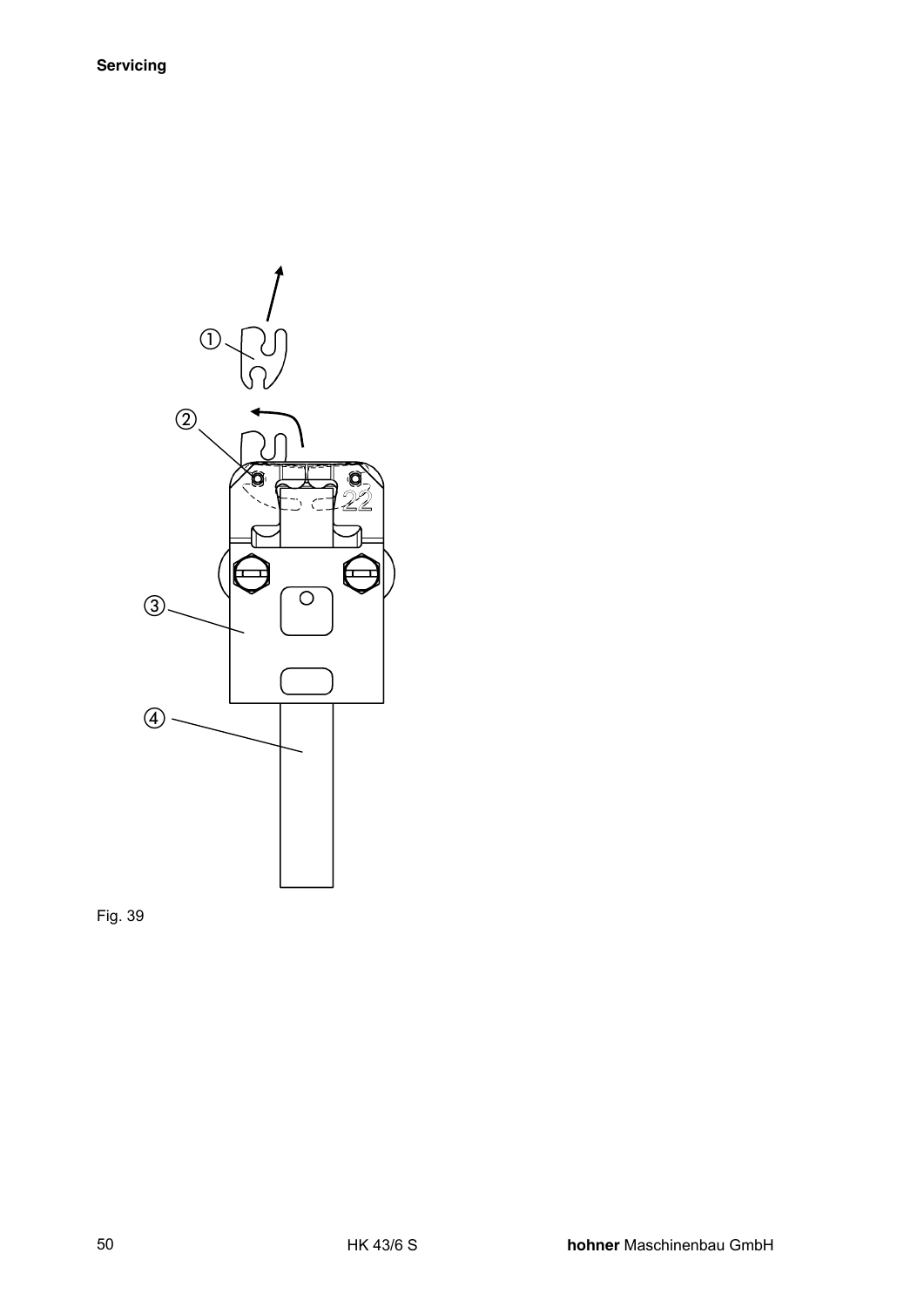#### 4.2.7 Replacing the clincher - Fig. 39 -

Remove clincher pusher  $\omega$  downwards. Turn clincher  $\omega$  upwards in the chlincher box  $\omega$  and remove from retention pin  $\overline{Q}$ . Push new clincher onto retention pin and turn to the center of the chlincher box. Replace clincher pusher.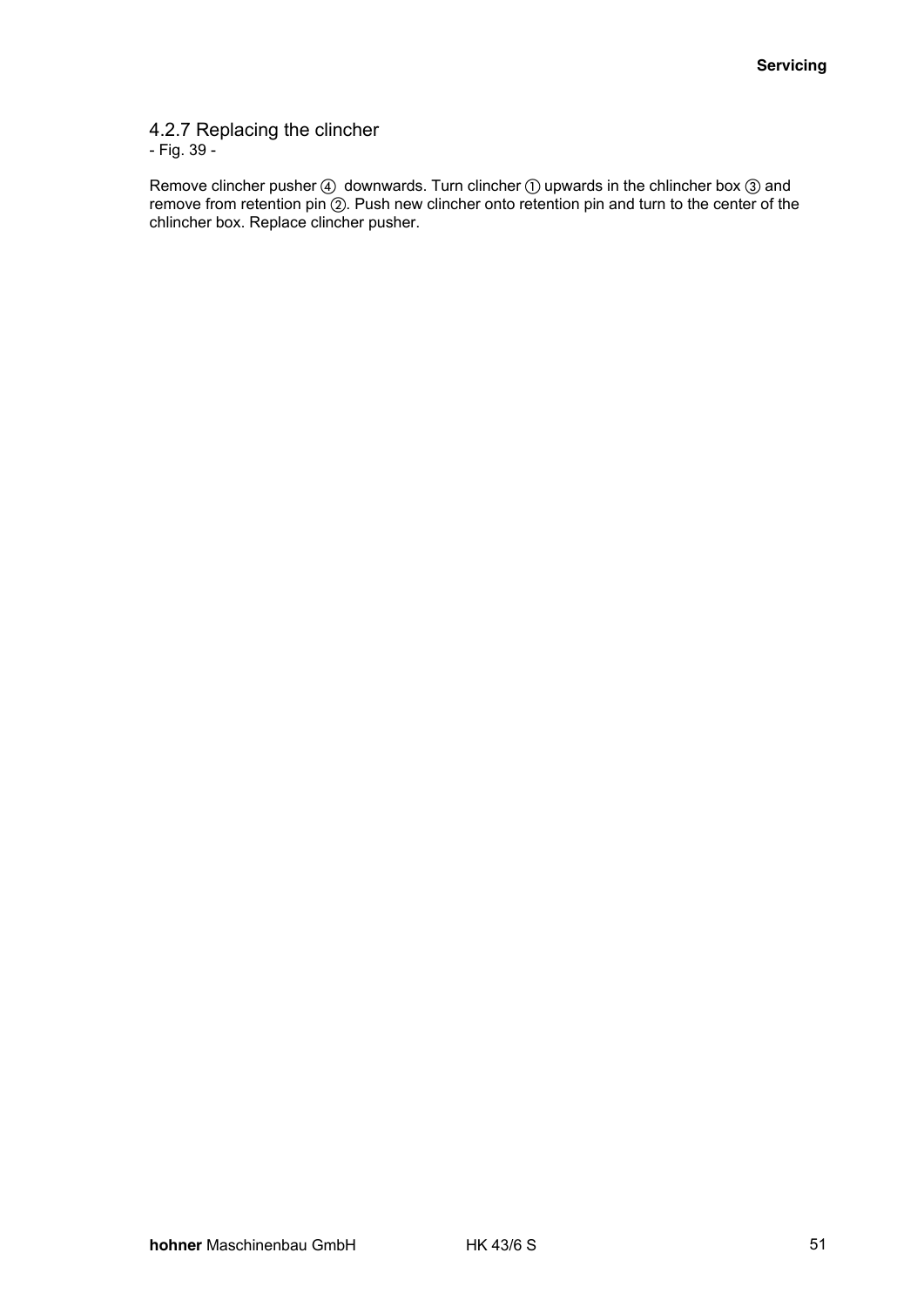# **5 Faults**

# 5.1 Causes and elimination of faults

Below you will find some examples of faults, with information on the potential cause. If various causes come into consideration, sometimes several suggestions may be made for the remedy: You should not follow all of these before testing the result, but proceed step by step, with intermediate testing. Worn parts should always be replaced.

| <b>Stitch</b> | Fault                             | Potential cause and elimination of the fault                                                |
|---------------|-----------------------------------|---------------------------------------------------------------------------------------------|
|               | Back of stitch is                 | - Weak or soft wire.                                                                        |
|               | bent in a banana                  | - Wire not aligned, cf. 3.5.                                                                |
|               | shape:                            | - Circular or flat knife worn, cf. 4.2.4.<br>- Shoe tongue pressure too weak: remove        |
|               |                                   | obstructing wire pieces or replace pressure spring                                          |
|               |                                   | in shoe tongue.                                                                             |
|               |                                   | - Wire groove in driver soiled, worn or damaged:                                            |
|               |                                   | remove driver, cf. 4.2.5.                                                                   |
|               |                                   | Clean driver groove or replace driver.                                                      |
|               | Back of stitch not<br>securely    | - Stitching not pressed sufficiently: set stitching unit<br>to stitch thickness.            |
|               | positioned:                       |                                                                                             |
|               |                                   |                                                                                             |
|               |                                   |                                                                                             |
|               | Stitch legs are not               | - Stitching not pressed sufficiently: set stitching unit                                    |
|               | sufficiently<br>clinched:         | to stitch thickness.                                                                        |
|               |                                   | - Clincher is not coming up far enough: adjust<br>clincher lift pressure on stitching unit. |
|               |                                   | - Time from clincher activation to lift movement is                                         |
|               |                                   | incorrect: stitching unit must be reset by the                                              |
|               |                                   | manufacturer.                                                                               |
|               | Back of stitch is                 | - Stitching not sufficiently pressed: set stitching unit                                    |
|               | not securely                      | to stitch thickness.                                                                        |
|               | positioned and is<br>sagging in a | - Weak or soft wire.<br>- Shoe tongue pressure too weak: remove                             |
|               | saddle shape:                     | obstructing wire pieces or replace pressure spring                                          |
|               |                                   | in shoe tongue.                                                                             |
|               | Stitch legs are                   | - Weak or soft wire.                                                                        |
|               | buckled and are                   | - Wire not aligned, cf. 3.5.                                                                |
|               | not properly                      | - Align chlincher box, cf. 3.1.4.                                                           |
|               | clinched:                         | - Different leg lengths, cf. 3.6.3.                                                         |
|               |                                   | - Overall wire piece too short, cf. 3.6.2.<br>- Circular or flat knife worn, cf. 4.2.4.     |
|               |                                   |                                                                                             |
|               | Wire not                          | - Weak or soft wire.                                                                        |
|               | penetrating,                      | - Bender groove blocked by wire pieces.                                                     |
|               | resulting in loop                 | - Circular or flat knife worn, cf. 4.2.4.                                                   |
|               | formation:                        | - Wire groove in driver soiled, worn or damaged:                                            |
|               |                                   | remove driver: clean driver groove or replace<br>driver, cf. 4.2.5.                         |
|               |                                   | - Shoe tongue pressure too weak: remove                                                     |
|               |                                   | obstructing pieces of wire or replace pressure                                              |
|               |                                   | spring in shoe tongue.                                                                      |
|               |                                   | - Align chlincher box, cf. 3.1.4.                                                           |